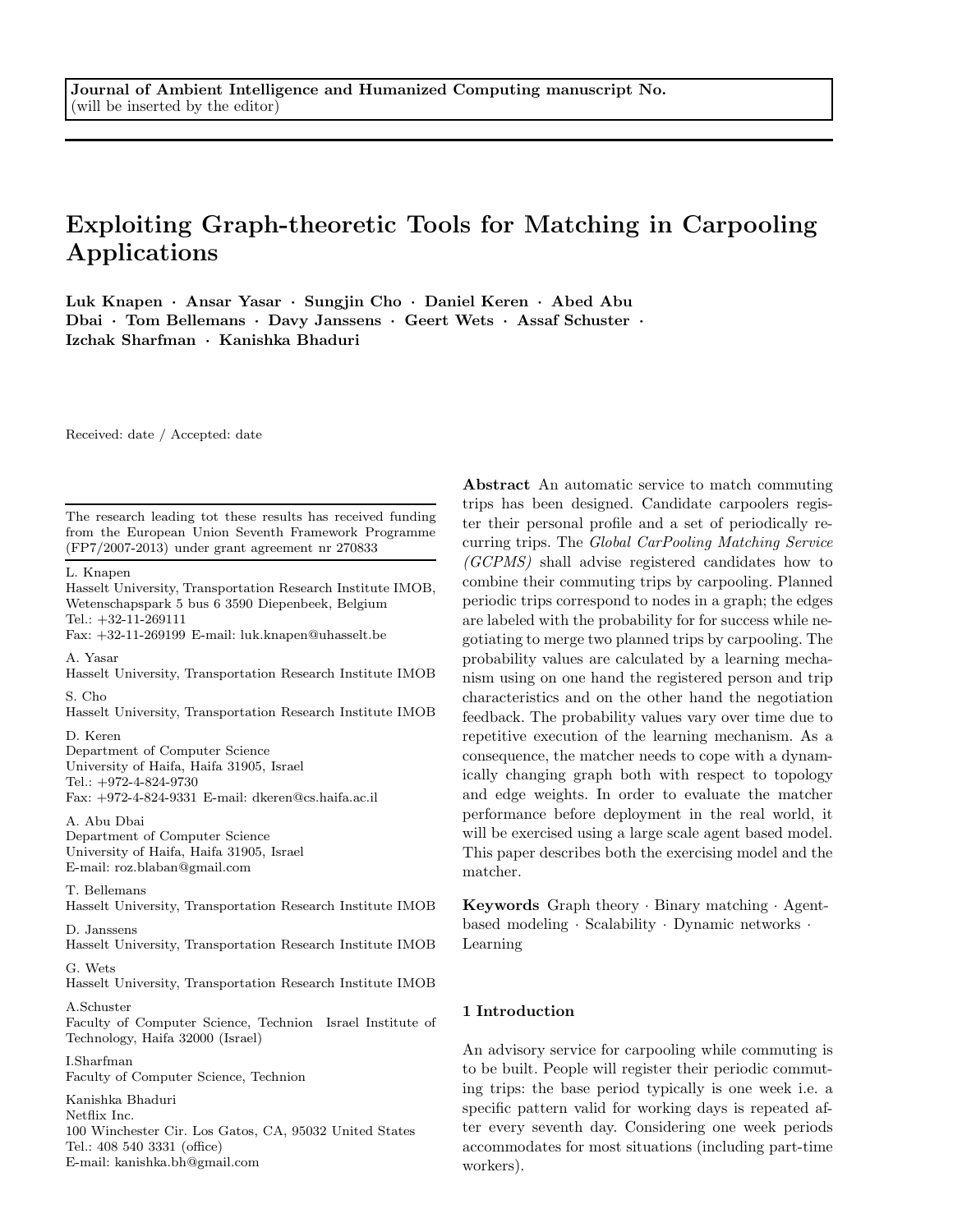People who are able to fulfill all their carpooling needs within their own social network of acquintances (*local exploration*), are assumed not to need the service.

Others will need to explore the set of carpooling candidates yet unknown to them and managed by a web based *GCPMS* (Global Car Pooling Matching Service): this is called *global exploration*. The matching service integrated in the *GCPMS* shall determine which trips are best suited to be merged for carpooling and shall provide advice by suggesting people to start a negotiation with respect to a specific periodically executed trip.

Testing software that implements a *GCPMS* is essential because providing inaccurate or wrong advice initiates negotiations having a large probability to fail, which can expel customers. Deployment of a *GCPMS* shall go flawlessly because lost customers will be reluctant to return. However, the integrated matching mechanism can only be verified for operational fitness by testing under real world conditions. This complicates testing since (i) the *GCPMS* requires a critcal mass of registered users in order to operate effectively and efficiently, (ii) performance and effectiveness need to be evaluated on a running system because they are very difficult to predict from design data only and finally (iii) the behaviour of the advisor (with respect to accurracy) during the initial phase is difficult to predict and observations made are difficult to interpret; this phase corresponds the startup transient phenomenon where stable operation has not yet been reached.

Therefore we propose the use of an agent-based model simulating the customer community in order to exercise the matching service for testing and system validation. This paper describes aspects of the combined setup of the *MAS* exerciser and the *GCPMS* under test and focuses on the required matching component.

The remainder of the paper is organized as follows. Section 2 presents related work. Section 3 explains the principle of operation for the *GCPMS* and shows the test environment setup using a multi-agent system (*MAS*). Section 4 discusses several functions used to model domain specific concepts and shows how different functions can be required to implement a particular concept in the *GCPMS* and the *MAS* respectively. Section 5 explains how the *GCPMS* determines the success probability for the negotiations to succeed. Section 6 describes the problem of matching along with some proposed solutions. It also presents an early experiment to estimate computational performance. Finally sections 7 and 8 present future research directions and conclusions respectively.

#### 2 Related Work

In recent years, agent-based simulation has entered the field of transportation science because of its capability to analyse aggregated consequences of individual specific behaviour changes.

[14] investigates the effect of environmental conditions and plans to incorporate the agent interactions required when carpooling.

[10] describes an agent-based model aiming to optimally combine demand and supply in an advisory system for *repeated ride-sharing*. The authors focus on the mechanisms required to model users cooperating on joint plans and focuses on the economic value of the shared plans; this research focuses on the fairness of the payment system but does not consider the rideshare demand and supply change in time.

[1] focuses on dynamic non-recurring trips which is related to commuting carpooling but requires different solution concepts. Both maximal individual advantage and system wide optimum are considered.

[4] describes a group negotiation protocol for agreement on agenda schedules. A group can consist of two or more agents. The negotiation mechanism is based on ideas drawn from the A\* shortest path algorithm. Each agent is assumed to specify its most preferred option first and to specify consecutive new proposals in nonincreasing order of preference. Each one uses a private (i.e. not published) utility function. The protocol initiator makes use of a proposal evaluation function that is based on the assumption that agents behave as mentioned before. Versions using preference feedback by agents and conflict resolution by initiator are reported to result in nearly optimal solutions using a quite small number of negotiation rounds.

[11] studies the problem of finding an optimal route for co-traveling. The origin (home) and destination (work) locations are given for each individual as well as a set of carpool parkings. Each of those home, work and parking locations are possible transferia (locations where to change travel mode or to change vehicle) where one can join or leave a carpool. Each individual declares the maximal time and/or distance that is acceptable to move from origin to destination. The combined route (co-route) that solves the problem consists of a join part and a fork part. In the join tree, carpoolers enter the main drivers car at several locations and times. In the fork tree they successively leave the car and, if not at their destination, continue their trip by other means. The paper proposes an algorithm to find the optimal solution for the join tree.

[21] provides an informal and formal problem statement for the LCPP (Long term Car Pooling Problem).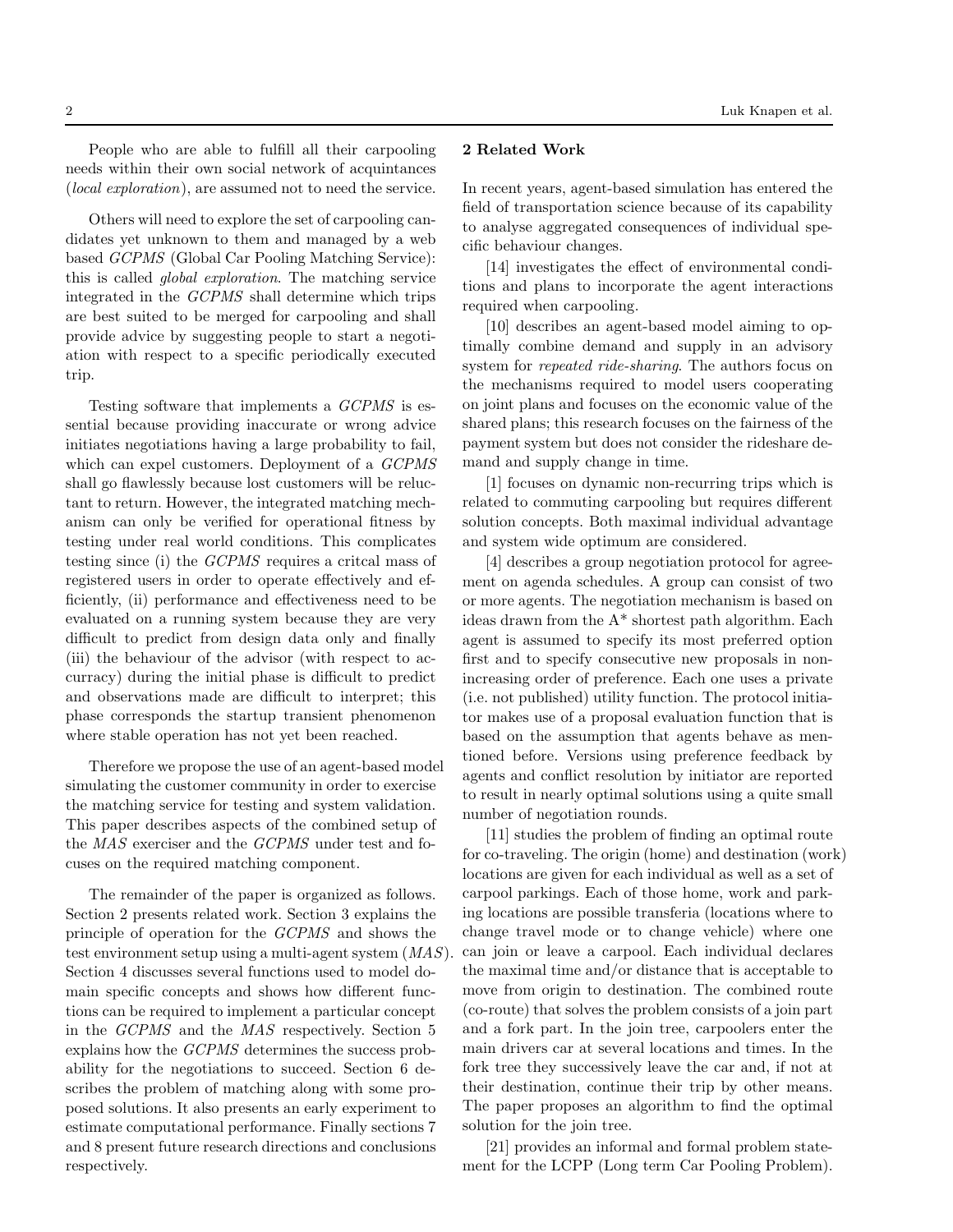Then the soundness of the problem formulation is argued and some properties of the LCPP are proved. Finally the problem is proved to be NP-complete. This paper assumes that pools are stable in time and that every member in turn acts as the driver (round robin concept).

[15] describes an interactive system to support the mobility manager (officer) operating on the LTCPP (long term car pool problem). The proposed methods and models make use of clustering analysis (CA). The basic hypothesis is that in a group the driver of the shared car turns among the participants (similar to [21]). Clustering procedures using methods available in standard DSS (decision support system) are proposed. After clustering, for each driver a TSP (traveling salesman problem) is to be solved. Similarity measures are used but not discussed in the paper. The result is a GUI based interactive system that can be applied to company employees. A case study for a public service in the city of Bologna is presented. Experiments show that the overall relative saving in distance and time increases with the number of participants.

[7] describe mining algorithms to discover *user link* and *location link* patterns respectively. User link patterns focus on similarity between the sequences of locations visited by individuals. User link patterns apply to sequences of locations. Both are relevant when trying to estimate the probability for people to be able to carpool.

[20] derives *travel routine* from sets of GPS traces. Similar trips are extracted (based on space and timeof-day). A routine is defined as a sufficiently large set of similar traces belonging to an individual. A profile is a set of routines. Based on the assumption that the passenger walks for a given maximal distance to (from) a location where (s)he is picked up (dropped off) by a driver, an upper bond for carpooling is determined using travel profiles.

Person traces can provide more information than car traces. Carpooling induces mutual dependency and hence additional uncertainty about the driver's and passengers timeliness. Exchanging location information is used to help soving this problem. This however requires energy efficient localization techniques and ubiquitous coverage like the one presented in [18].

[22] infers social ties between people from semantic location histories (SLH). GPS trajectories first are annotated by assigning a meaning to each visited location. Then user's movements are modeled as sequences of semantically annotated locations. Finally, similarity between users is calculated by comparing their semantic location sequences. The method is demonstrated using the public GeoLife GPS trajectories dataset.

[19] presents a multi-agent system that models joint social activity execution. Although not focusing carpooling directly, it is important in this context because it focuses on cooperative activity execution while executing daily agendas which is related to the concept of co-traveling (cooperative trip execution).

Finally, a large body of literature ([17], [6], etc) has been published about the concept of rescheduling activities in a daily agenda. This however, considers agenda adaptation to unexpected events as opposed to rescheduling in the context of negotiation to cooperate. [3] presents an overview of the Aurora activity-based model for schedule generation and adaptation. People are simulated as individual agents. A comprehensive model has been specified describing the insertion, repositioning, deletion and substitution of activities as well as changing locations, trip chaining options and transport modes. Models of this level of detail are required to integrate carpooling concepts in a simulator. The paper describes the use of *Aurora* in an experimental setup to study schedules consisting of work activities and green activities in several scenarios.

## 3 Carpooling Model

#### 3.1 Problem Context

This paper focuses on carpooling for commuting i.e. planned periodic cooperative traveling, not on ad-hoc ridesharing where people try to find companions for a single ride in the very near future (usually within the same day). In order to find carpooling companions, people who did not find a suitable partner by exploring their private network, register themselves with the *GCPMS* service. Registration implies first posting some characteristics describing the individual like age, gender, education level, special interests (like music style preferences), job category, driver license availability, etc. Those qualifiers are used because it is known that continued successful cooperation between people requires a minimal level of similarity [16].

Secondly, people post information about each trip they periodically plan to execute: those data consist of source and destination locations, earliest and latest departure and arrival times, the maximal detour distance and delay that are acceptable, as well as the availability of a car (possibility to drive). Note that a particular driver license owner can be unavailable for driving on a specific day of the week because the family car on that day is in use by her/his partner.

Periodic trip executions need to be matched, not people. A periodic trip on Wednesday from A to B leaving at about 08:30h needs to be matched with another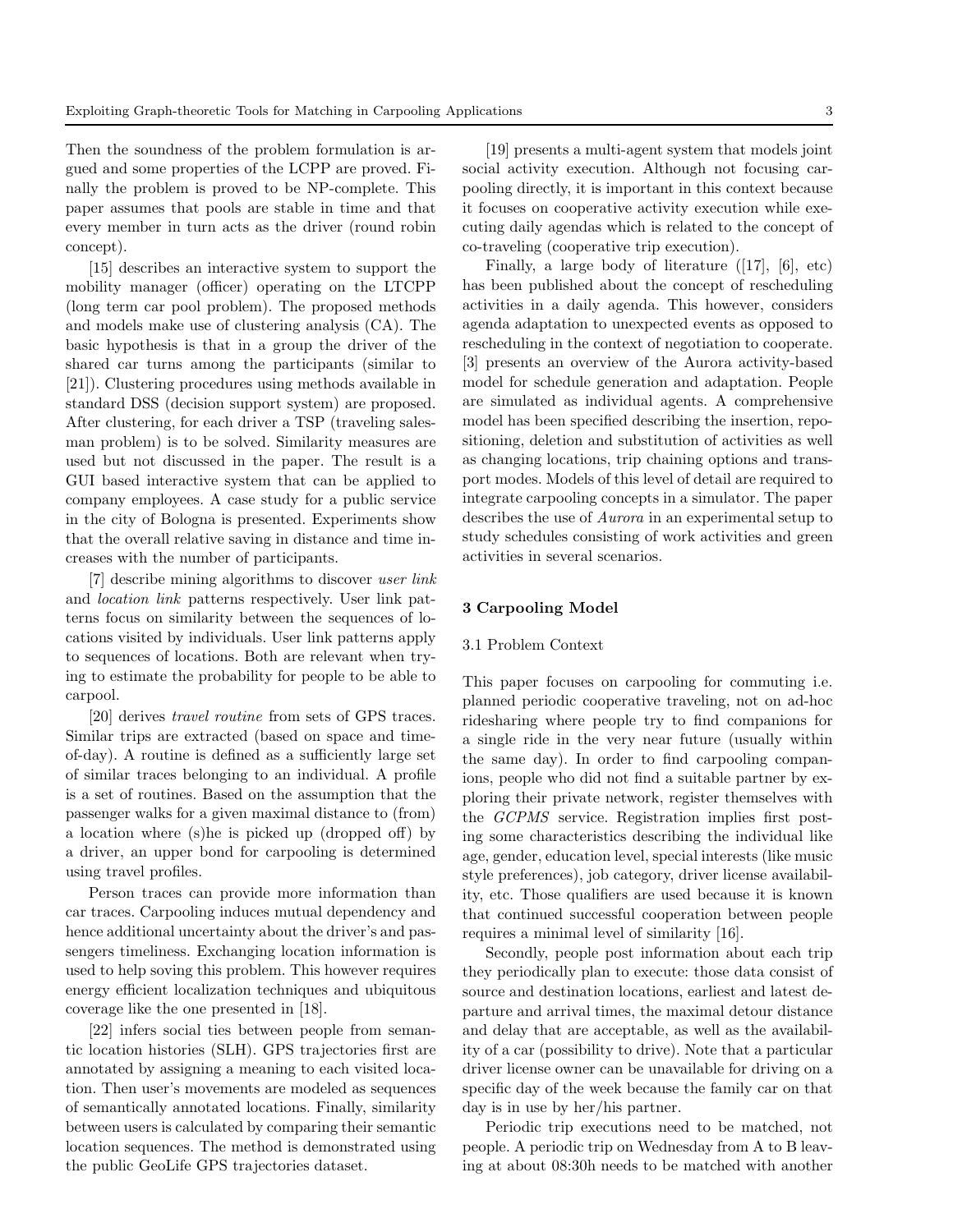

Fig. 1 Application context: the right hand side shows the matcher service. People register some descriptive data about themselves and trips to be executed periodically (periodic- $TripEx$ ). Those constitute a graph : the edges are labeled with the probability that negotiation will succeed when the trip owners are advised to carpool. Negotiation result is fed back to train the logit predictor. The left hand side shows the entities exercising the matcher service in consecutive phases.

one having similar characteristics. Of course, the people involved shall be mutually compatible but they are not the primary subject of matching. A particular individual can periodically carpool with several people for different trips in the week (on Monday with colleague A, on Tuesday with neighbour B who differs from A). Periodic trip execution is abbreviated by *periodicTripEx* in the remainder of the text.

After having found a good match (details on how to do so will be explained below) the matcher conveys its advise to the candidates involved (the owners of the matched *periodicTripEx* ); they evaluate the proposal, negotiate about carpooling and possibly agree to cooperate. Note that this negotiation is not guaranteed to succeed. One of the reasons is that the individuals dispose of more information during the *negotiation process* than the service does during the *matching process*. Therefore, the candidates convey the negotiation result back to the matcher service. This paper assumes that sufficient (financial) incentives are in place in order to make this happen. The feedback is used by a learning mechanism incorporated in the matching service. After receiving the feedback, the matching service disposes of the *periodicTripEx* and the individuals characteristics as well as of the negotiation result; those are used to train a predictor. Please refer to Fig. 1 for a high level overview of dataflows, relations and method activation.

It is important to note that the first implementation focuses on *pairs* of commuters carpooling. This is essential to the problem of edge weight determination and it allows the advice to be based on *binary matching*.

The model used for matching consists of a directed graph; by convention, each edge points to the *periodicTripEx* whose owner will be the driver. Each vertex corresponds to a *periodicTripEx*. A vertex for which the owner is unable to become the driver, never can be a target edge (its *indegree* equals zero). Every edge is labeled with the estimated probability for the the negotiation to succeed. Two vertices are connected by an edge if and only if it is worth to advise the *periodicTripEx* owners to start negotiating: in general the graph is incomplete. The need to determine the probability threshold to include an edge in the graph is one of the main reasons to use a MAS to exercise the *GCPMS*. Note that

- 1. the set of vertices evolves over time because people register and withdraw *periodicTripEx* as time evolves and because people join and leave the carpooling candidates society (removing all their *periodicTripEx* in the latter case).
- 2. edges emerge as soon as the negotiation success probability exceeds a given threshold; this can be caused by changes in the *periodicTripEx* (e.g. by relaxing the time constraints) and people characteristics respectively (e.g. by reputation changes (see below)).
- 3. probability estimates can change over time by retraining the predictor. Note that this can cause threshold crossing and hence edge creation or deletion.

Finally the problem size can grow large when a nationwide service is considered. Large scale deployment probably is a necessary condition for both effective operation (delivery of advice that has a high success probability) and economic viability. The matcher needs to cope with large networks whose topology and edge weights evolve in time. This represents a complex problem and hence thorough evaluation before deployment.

## 3.2 Basic Concepts - Definitions

Some definitions for concepts in the application domain are required to explain the functions used to calculate the edge weights for the *periodicTripEx* graph. Refer to Fig. 2 for an overview of the datasets and relations involved. Fig. 3 summarizes the essential application domain functions.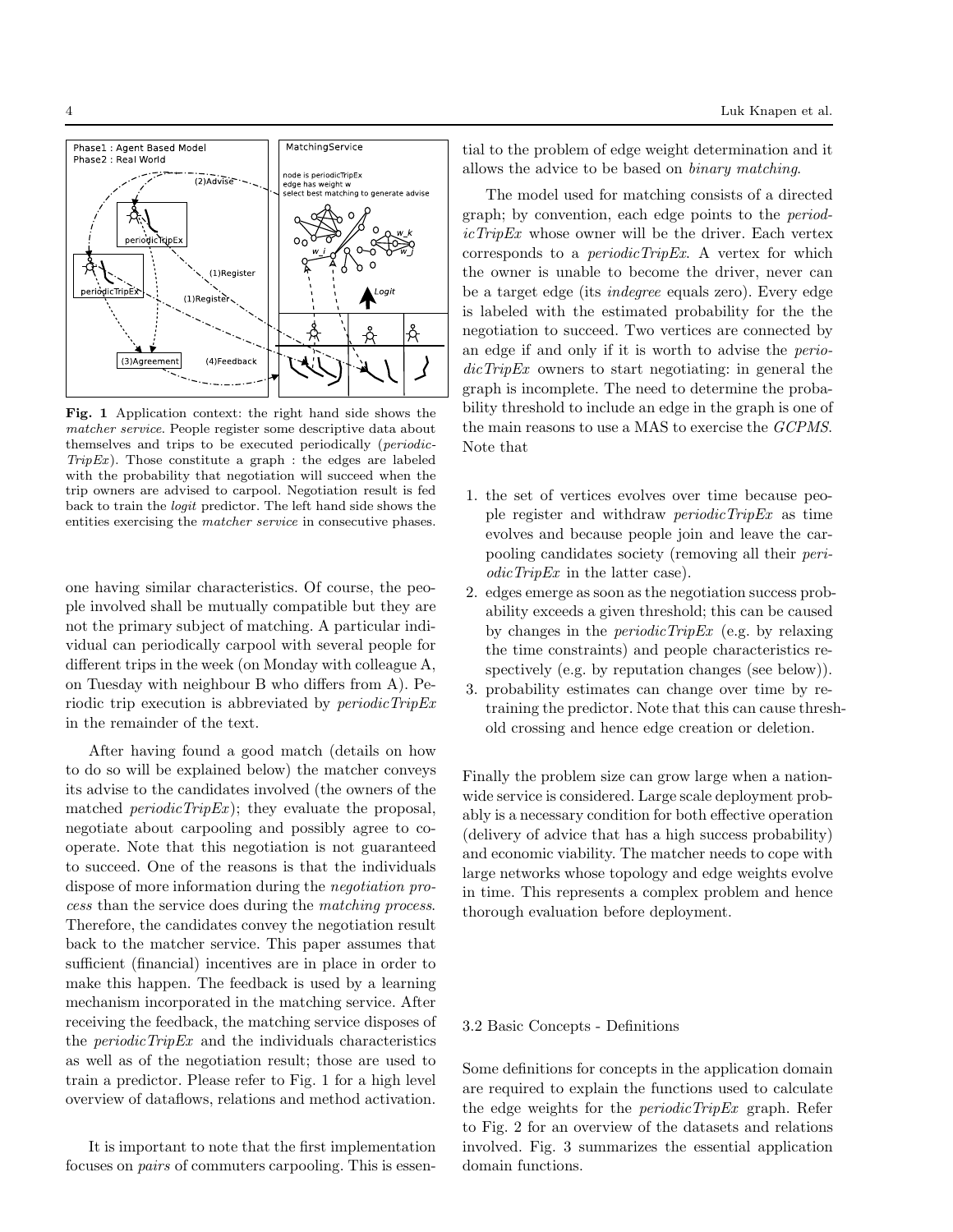

Fig. 4 Activities  $(a_{A,0}, a_{B,0}, a_{C,0})$  for individuals A, B and  $C$  and the associated trips. The valid departure intervals  $i_{d,A}, i_{d,B}, i_{d,C}$  are shown. Note that B can choose to cotravel with  $A$  or  $C$  but  $A$  and  $C$  cannot co-travel.

#### *3.2.1 Symbols Used*

|                                     | the set of all <i>agreements</i> (see defini-   |
|-------------------------------------|-------------------------------------------------|
|                                     | $\[\tan 2)$                                     |
| $\tau$                              | the set of all individuals                      |
| P                                   | : the set of all pools (see definition 3)       |
|                                     | $range(TOD)$ : 24 $*$ 60 $*$ 60 (time-of-day)   |
|                                     | $range(TOW): 7 * range(TOD)$ (time-of-week)     |
|                                     | : The set of all <i>periodic TripEx</i> 's (see |
|                                     | definition 1)                                   |
| TOD                                 | : Time of day; if expressed in seconds,         |
|                                     | cardinal $\in [0, range(TOD) - 1]$              |
| <i>TOW</i>                          | : Time of week ; if expressed in sec-           |
|                                     | onds, cardinal $\in [0, range(TOW)-1]$          |
| $t_{\cdot, early}, t_{\cdot, late}$ | : Earliest resp. latest time                    |
| $t_{d,\cdot}, t_{a,\cdot}$          | : Departure resp. arrival time                  |

*3.2.2 Definitions*

Definition 1 (periodicTripEx) A periodicTripEx is a tuple  $(i, O, D, w, t_{d, early}, t_{d, late}, t_{a, early}, t_{a, late})$  where  $i \in \mathcal{I}$ , O and D denote the origin and destination locations respectively,  $t_{\cdot,\cdot} \in TOW$  and w denotes a startof-week moment in time so that the first trip execution for the given periodicTripEx starts in  $w, w + 1$ .

Notes:

- 1. A *periodicTripEx* denotes the weekly execution of a trip with given characteristics by a specific individual. Individual i is called the owner of the *periodic-TripEx*.
- 2. Examples:
	- (a) td,late is: *Wednesday at 08:20h*
	- (b)  $w = 2012$ -jun-04 00:00:00
	- (c) Refer to Fig. 4 to see intervals overlap.

Definition 2 (agreement) An *agreement* specifies operational details about the collaborative execution of all elements in the list of *periodicTripEx* to which the *agreement* applies. An agreement specifies the moment in time at which it starts to hold.

Notes:

- 1. An *agreement* has no termination time
- 2. A *periodicTripEx* is referred to by (belongs to) at most one *agreement*
- 3. *Agreement* details cover: timing, routing and driver selection.

**Definition 3 (pool)** A *pool* is a tuple  $({a}, T)$  where {a} denotes a set of *agreement*s negotiated by the cooperating partners and T is a nonempty set of *perio* $dicTripEx$  so that  $({a} = \emptyset \wedge ||T|| = 1) \vee (||{a}|| =$  $1 \wedge ||T| > 1$ 

Notes:

- 1. The condition states that there is either a single individual without any *agreement* or multiple cooperating individuals sharing a single *agreement*.
- 2. Each individual occurs in at most one *periodicTripEx* in a specific *pool*:

$$
\forall t_0, t_1 \in T : (t_0 \neq t_1) \Rightarrow (t_0 \text{.} \text{under } \neq t_1 \text{.} \text{under}) \tag{1}
$$

where *t.owner* denotes the individual owning the *periodicTripEx*.

Definition 4 (profile similarity) *Profile similarity* is a value in [0, 1] assigned to a pair of individuals that indicates to what extent the individuals are compatible for carpooling (homophily concept described in [16]).

Definition 5 (pooled trip execution) A *pooled trip execution* (abbreviated by *pooledTripEx* ) is the cooperative execution of a set of trips using a single car and a single driver.

Note: In this context, it is assumed that each pooledTripEx is driven by exactly one driver. More complex cases are covered by [11].

Definition 6 (path similarity) Path similarity is a value in  $[0, 1]$  assigned to an *ordered* pair  $(pte_0, pte_1)$  of *periodicTripEx* that indicates to what extent the OD (Origin, Destination) pairs involved in the respective trips, are compatible for carpooling in case the owner of  $pt e_0$  is assigned to be the driver.

Notes: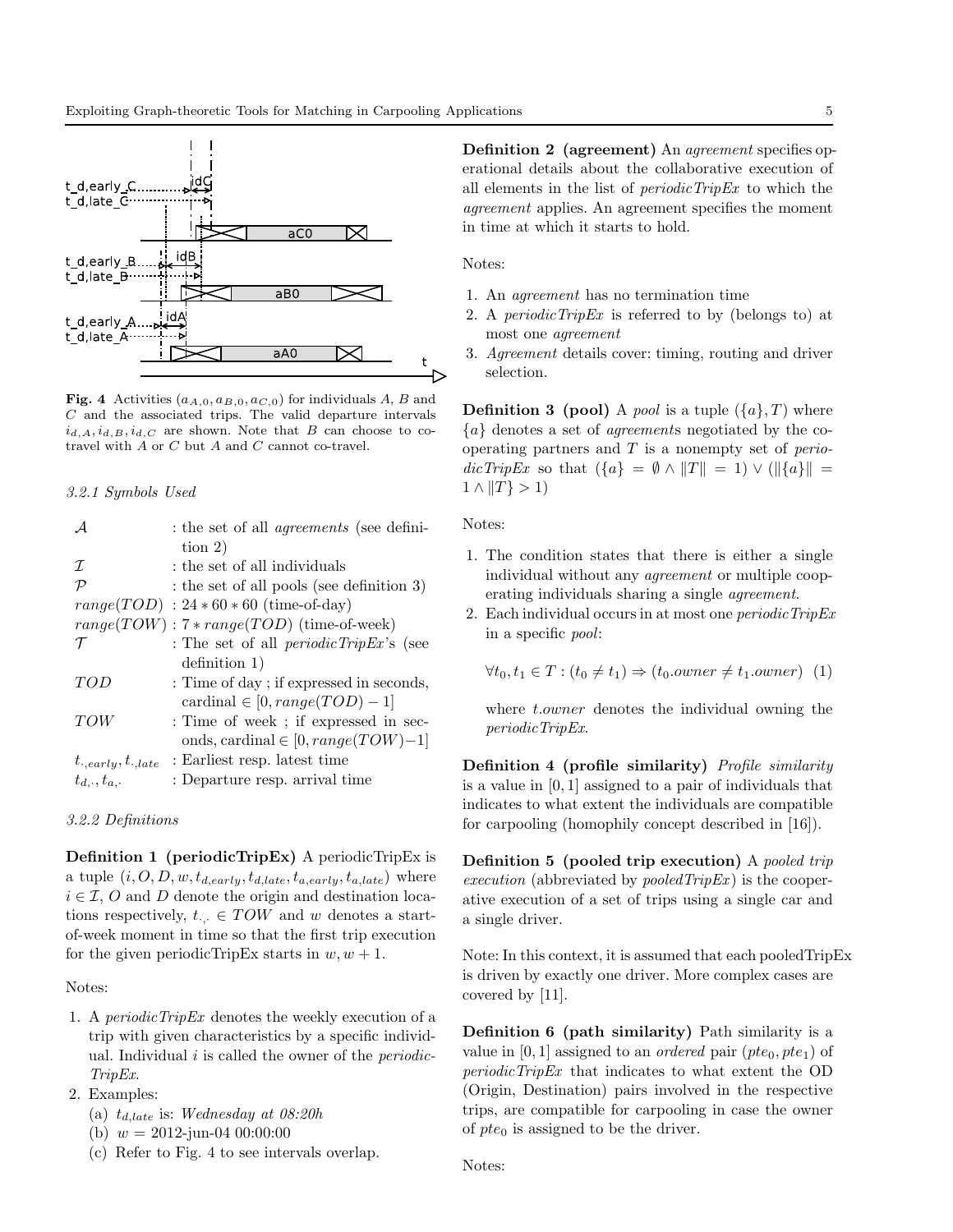

Fig. 2 Overview of sets (individual, periodicTripEx and agreement) used in the model and relations those sets are involved in.



Fig. 3 Overview of functions defined on the sets (individual, periodicTripEx and agreement) used in the model and functions those sets are involved in. Continuous lines represent references, dashed lines represent functions.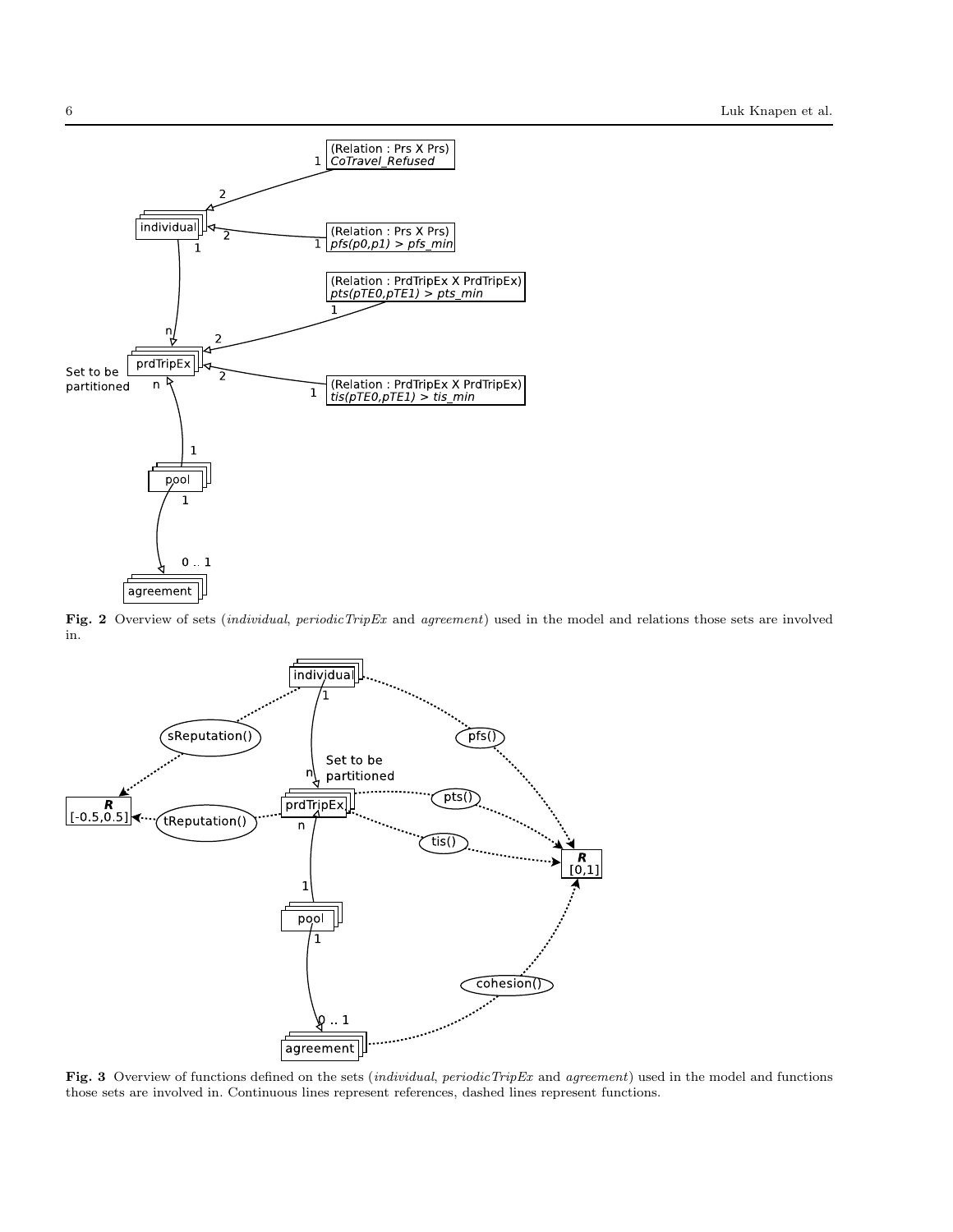- 1. Path similarity defines a function of *periodicTripEx* that is not symmetric in its arguments. This is easily seen because the distance driven depends on the driver selection; the driver needs a detour to pick up passengers.
- 2. When the *single driver* constraint in *pooledTripEx* is dropped, paths driven no longer are strings of path segments but consist of *join* and *fork* trees which requires a more advanced concept of path similarity which has been discussed in [11].

Definition 7 (tiSim) Time interval similarity (*tiSim*) is a value in the range [0,1] assigned to a pair of time intervals specified by different people, that indicates to what measure the intersection of the intervals can be used for a specific act of cooperation.

Definition 8 (depArr\_tiSim) Departure/arrival time interval similarity (*depArr tiSim*) is a value in [0, 1] assigned to an ordered pair  $(pte_0, pte_1)$  of  $periodicTripEx$ having identical origins and identical destinations; it indicates to what extent the time intervals involved are compatible for carpooling.

# Notes:

- 1. Compatibility for car pooling requires a minimal amount of intervals overlap (see Fig. 4).
- 2. Due to the *single driver* constraint (see definition 5, the route for each passenger's trip shall be included in the route for the *pooledTripEx* which is the route for the driver.
- 3. Time interval similarity can be calculated only for a pair consisting of the passenger trip and the part of the driver's trip for which the route coincides with the passenger trip route (because identical origins and destinations are required).

Definition 9 (sReputation) Safety reputation is a value in the range [−0.5, 0.5] assigned to an *individual* (by the passengers) to qualify the individual as a safe driver.

Notes:

- 1. *sReputation* is a characteristic of an individual because it is assumed that safe driving does not depend on the periodic trip driven.
- 2. The initial value for individual i is  $i.sReputation =$ 0.0 (which means *neutral*).

Definition 10 (tReputation) Timeliness reputation (or accuracy reputation) is a value in the range  $[-0.5, 0.5]$ assigned (by the co-travellers) to a *periodicTripEx* in an *agreement*: it indicates to what measure the owning individual respects the timing when executing the periodic trip in the *agreement*.

Notes:

- 1. *tReputation* is defined for both drivers and passengers.
- 2. *tReputation* has been defined as a characteristic of a tuple *(periodicTripEx,agreement)* and not as a characteristic of an *individual* or of a *periodicTripEx* because an individual can behave differently on a specific *periodicTripEx*  $pte_0$  in different agreement contexts (pools). Example: the interval between a pick-drop activity to be executed by individual  $i_0$ and the start of the *periodicTripEx* in a given agreement  $a_0$  is too short so that it is difficult for  $i_0$  to meet the timing requirements of  $a_0$ . Within a different agreement  $a_1$  timing constraints for  $pt e_0$  can be less severe so that the owner can met them easily.
- 3. The initial value for periodicTripEx  $pte$  in  $a$  is given by  $(pte, a)$ .tReputation = 0.0 (which means *neutral*)

Definition 11 (cohesion) Cohesion qualifies the strength of an *agreement* using a value in [0, 1] that is a function of attributes of the *agreement* only.

Notes:

- 1. An *agreement* with a high *cohesion* value is less likely to be broken whenever some of its *periodic-TripEx* get a proposal to set up a new cooperation. Cohesion determines the resistance to breakdown in case opportunities for recombination come available.
- 2. *Cohesion* does not depend on *sReputation* since that is an attribute of an *individual* and not of an *agreement*.
- 3. The matcher shall derive *cohesion* from individual's negotiation feedback since individuals are assumed not to be prepared to specify and maintain *cohesion* values; furthermore, they are unable to do so since no universally valid scale or method is available.

Note: In order for carpooling (co-travelling) to be suitable, both the collective departure and arrival time intervals shall be suitable for each participant.

# 3.3 Exploration/advisory and Negotiation Phases

*Matching* is applied in both *local* and *global* exploration phases. In both cases, matching precedes the negotiation phase where final decisions to carpool are taken. Mechanisms used in the exploration/advisory phases shall be consistent with mechanisms in the negotiation phase. It is not possible to predict the negotiation phase with certainty; reasons are: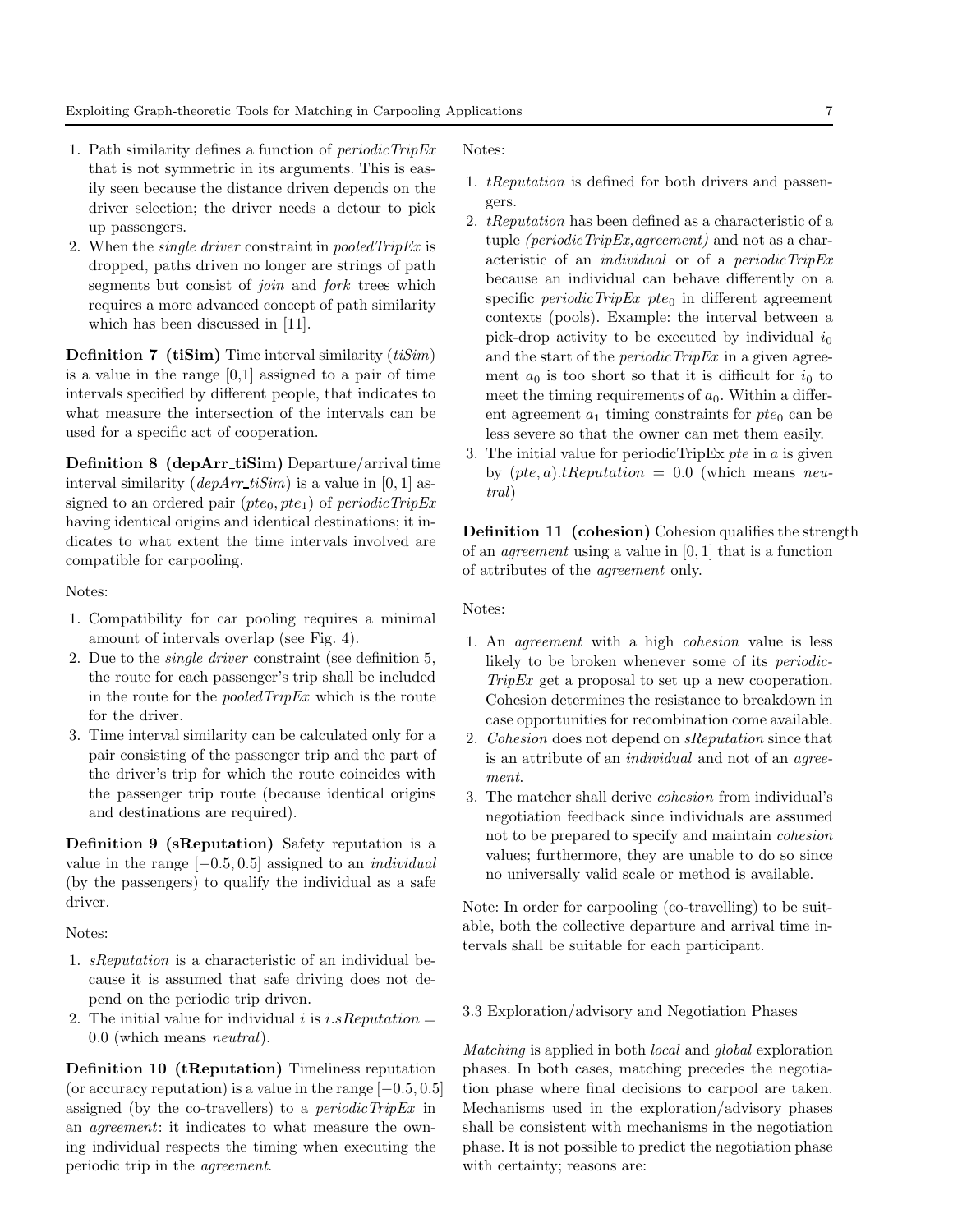- 1. Negotiation covers driver selection, co-route determination and re-scheduling (daily planning adaptation) for the cooperators. Schedule adaptation makes use of *VOT* (individual specific *Value Of Time*). An advisory mechanism does not have all required data available nor has any knowledge of the private goals (and in general the *BDI* (Beliefs, Desires, Intentions)) of the individuals (agents) involved in a negotiation. Individuals need to adapt their daily agenda because the decision to carpool introduces mutual dependency and hence additional constraints. On one hand, those constraints induce computational complexity at two levels: (i) agenda adaptation for a particular individual, includes re-timing, re-location, re-sequencing (combinatorial optimization) of activities along with activity dropping and replacement [8], [9],[13],[3] and (ii) networked individuals need to take care of the agreements they are involved in.On the other hand, constraints induced my mutual agreements cannot be considered to be fixed; under certain circumstances they evolve over time. This induces the need for replanning. Relevant literature has been mentioned in 2. Since planning is involved, agents need to predict the near future. [13] predicts future travel times using perception filters that actually implement part of the belief of an agent.
- 2. The total distance driven cannot be predicted by the *matcher* when carpool parkings are involved because in such cases the co-route can be tree structured: see note 2 for definition 6. Hence the path similarity function delivers only an approximation of the one involved in negotiation.
- 3. People are assumed to be prepared posting a minimal amount of data about the time intervals that suit them for departure an arrival respectively; candidates are supposed to specify just the interval boundaries. However, during negotiation, they can make use of *preferences* to state that one of a set of proposed intervals suits better than another one. Hence, the *trip times interval similarity* function available to the matcher is only an approximation for the one used during negotiation (see Fig. 5).
- 4. The *Cotravel Refused* relation shown in Fig. 2 allows individuals to unconditionally avoid any advise to carpool with specific people. For privacy reasons, it is not possible for a refused individual to know the refusing party.
- 8 Luk Knapen et al.
	- 3.4 Principle of Operation of the Carpooling Model
	- 1. An individual looks for other individuals to cooperate while executing *periodicTripEx* 's: this is called *exploration*.
	- 2. *Local* exploration within the private social network (*PrivNet*) is applied before *global* exploration. If *carpool candidates* can be found within an individual's *PrivNet*, they will be contacted first (as preferred candidates).
	- 3. *Global* exploration is applied only in a second stage when no suitable *pool* was found in the *PrivNet*. In the *Global* exploration phase, the *matcher* provides advice about which *pool*s an individual should negotiate with. This corresponds to the use of an online service by a candidate exploring the set of formerly unknown carpooling candidates.
	- 4. If an individual joins a *pool*, (s)he is added to the *PrivNet* for all other participants in the *pool* (if still required) so that if  $i_0$  and  $i_1$  cooperate in a *pool*,  $(i_0, i_1)$  and  $(i_1, i_0)$  belong to each others *PrivNet*. Because links never are removed from the *PrivNet*, if  $i_0$  and  $i_1$  ever carpooled,  $(i_1) \in PrivNet(i_0, 1) \wedge$  $(i_0) \in PrivNet(i_1, 1).$
	- 5. Candidates register, join and leave *pool*s at random moments in time. As a consequence the main data structures dynamically change due to events external to the matching process.

## 4 Functions related to Domain Concepts

A specific concept can be implemented by different functions in *MAS* and *GCPMS* matcher.

## 4.1 Time Interval Based Functions

Table 1 contains a summary of the functions presented in this section. Two kinds of function are used. The *tiSim* and *tiSuitFunc* functions apply to a set of two intervals of the same kind (i.e. both are departure or both are arrival intervals) that correspond to two individuals considering to cooperate. The *depArr tiSim* and *depArr tiSuitFunc* are define ver 4 time intervals (i.e. both departure and arrival intervals for two people considering to cooperate).

For the reason mentioned in Section 3.3 item 3, different time interval similarity functions are used in respectively the agent-based exerciser and the matching operational service.

Remember that the trips considered shall have identical origins an destinations respectively (hence the time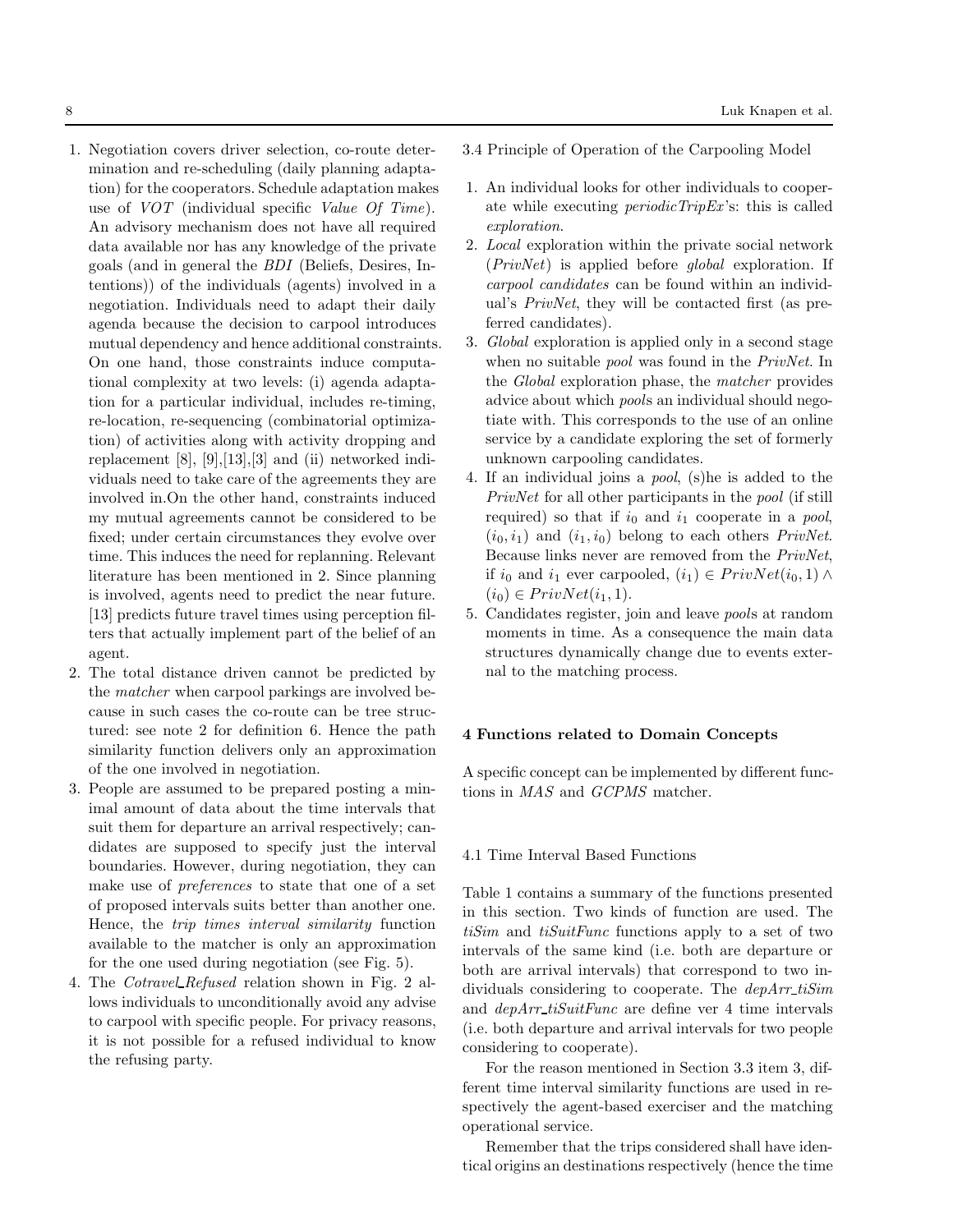|                                                                                                       | Context                        |        |
|-------------------------------------------------------------------------------------------------------|--------------------------------|--------|
| Function type                                                                                         | MAS (function of GCPMS (con-   |        |
|                                                                                                       | time)                          | stant) |
| 2 time intervals of same kind (either <i>departure</i> or <i>arrival</i> time intervals for 2 agents) | tiSuitFunc<br>- 11 -           | tiSim  |
| 2 pairs <i>(departure and arrival)</i> of time intervals for 2 agents are considered                  | depArr_tiSuitFunc depArr_tiSim |        |

Table 1 Summary of the time interval functions used.

intervals stated by the participants shall apply to a single origin-destination pair which implies that the passenger trip embedded in the driver's trip is to be considered: see note 2 with definition 8).

#### *4.1.1 Time Interval Based Functions for Negotiation*

- 1. This section define the *tiSuitFunc* (time interval suitability) and *depArr tiSuitFunc* (departure/arrival time interval suitability) functions.
- 2. The departure (arrival) interval for a trip (*periodic-TripEx* ) is the time interval that suits the traveller to start (end) the trip. Let  $pte.i_d()$  and  $pte.i_a()$  denote respectively the departure and arrival intervals of the *periodicTripEx* pte.
- 3. Individual  $p_0$ 's *preference* for a given moment in time is given by the function  $f_{p_0} : \mathbb{R} \Rightarrow \mathbb{R} : t \mapsto$  $f_{p0}(t) \in [0,1]$ . The function is not required to be differentiable or continuous but the product of two such functions shall be integrable. For each moment in time belonging to the departure and arrival intervals, the *preference* value needs to be specified.
- 4. The *combined preference* function is the product of the preference functions associated with two *periodicTripEx* 's. It is essential to the negotiation process.
- 5. The *time interval suitability* is the integral of the combined preference over a fixed time interval. The length of the interval has a pre-specified constant C value; a suitable choice is the expected duration of the trip interruption to get someone on/off board of the vehicle. Let  $t_{i_X,0}$  and  $t_{i_X,1}$  denote the begin en end times for a time interval specified by agent X. The *time interval suitability* is denoted by  $S(C, i_A, f_A, i_B, f_B)$ , where  $i_A = [t_{i_A,0}, t_{i_A,1}]$  and  $i_B = [t_{i_B,0}, t_{i_B,1}]$  are intervals specified by individuals A and  $B$ ;  $f_A$  and  $f_B$  are the associated preference functions. The suitability function is given by

$$
t_0 = \max(t_{i_A,0}, t_{i_B,0})
$$
\n(2)

$$
t_1 = \min(t_{i_A,1}, t_{i_B,1})
$$
  
\n
$$
S(t; C, i_A, i_B, f_A, f_B) =
$$
\n(3)

$$
\begin{cases} \frac{1}{C} \int_{t}^{t+C} f_{A}(x) \cdot f_{x}(x) dx & \text{if } t \in [t_{0}, t_{1} - C] \\ 0 & \text{otherwise} \end{cases}
$$
\n(4)

where  $t$  denotes the start of the boarding/alighting operation. The dimension of the *time interval suitability* value is  $[prefixUnit^2]$ . In this context, preference is assumed to be dimensionless, hence the suitability is dimensionless. During negotiation,  $S(t; C, i_A, i_B, f_A, f_B)$ is used to find a suitable time to board/alight.

- 6. Piecewise linear functions are used because they are flexible, they can easily be specified by the user (in charge for the configuration of the agent-based model) and integration is computationally cheap. An example is shown in Fig. 5. The left hand part shows piecewise linear *preference* functions, their product and the associated time interval suitability (proportional to the crosshatched area under the product function).
- 7. Time interval *suitability* is a value in [0, 1].
- 8. The departure/arrival time interval suitability *depArr tiSuitFunc* is defined as

$$
f(t) = S_{dep}(t; C, i_{A,dep}, i_{B,dep}, f_{A,dep}, f_{B,dep})
$$

$$
S_{arr}(t + d; C, i_{A,arr}, i_{B,arr}, f_{A,arr}, f_{B,arr})
$$

$$
(5)
$$

where d is the expected trip duration.

#### 4.2 Time Interval Similarity Evaluation for Matching

1. It is not feasible to ask the individuals to register the piecewise linear preference function mentioned in Section 4.1.1. People are assumed to be prepared to register simply a time interval only. Hence the *preference* value is assumed to be a constant f over the time interval specified.

The right hand part in Fig. 5 shows case for the same intervals where the preference function is assumed to equal one everywhere: this is the assumption made by the matching service due to lack of information: the user only specifies the boundaries for the departure and arrival intervals.

2. The negotiation outcome is assumed to be positively correlated with the length of the intersection of the intervals associated with the *periodicTripEx* 's to compare. The value is not compared to the constant C mentioned above because this comparison would only imply a linear scaling of an independent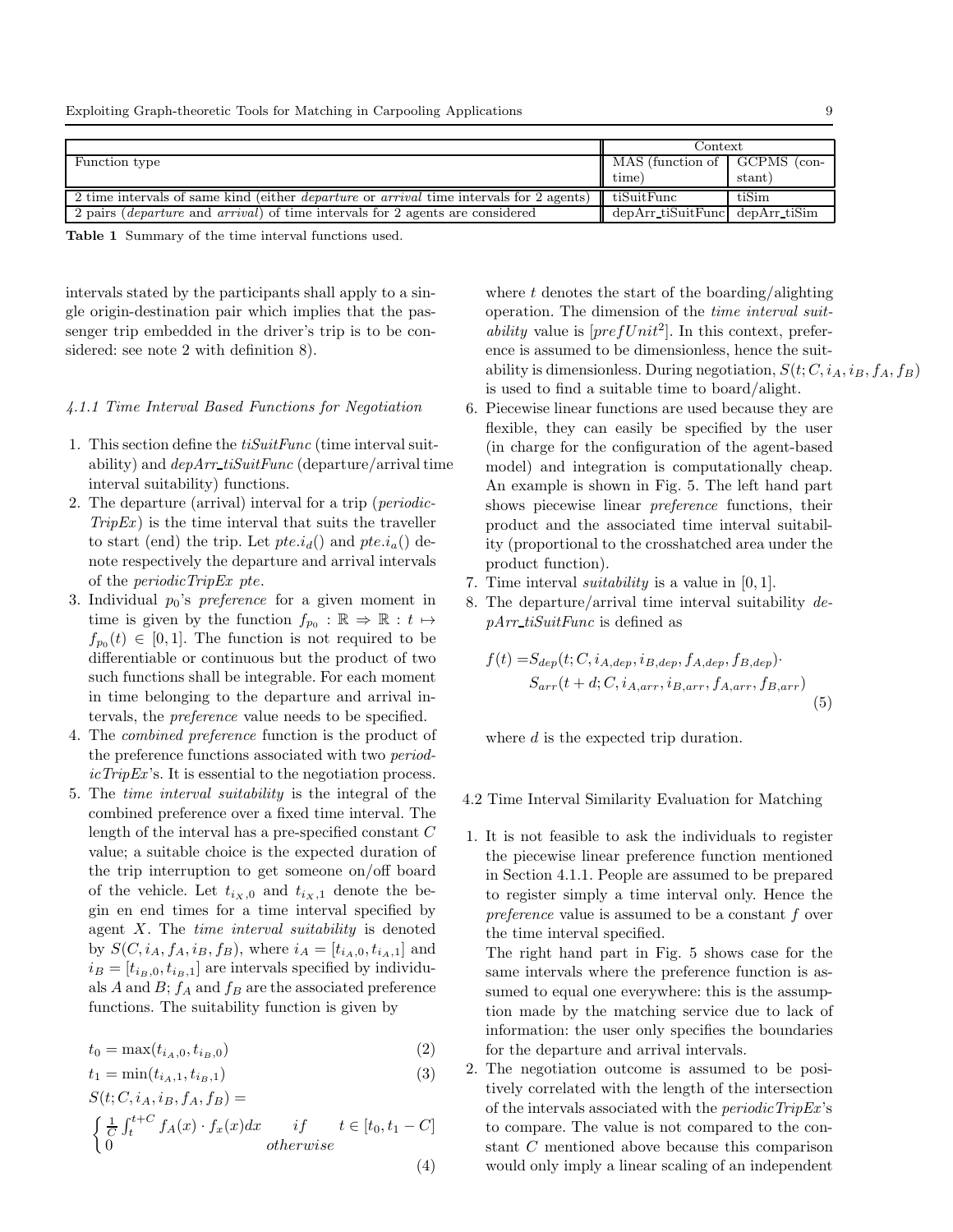

Fig. 5 (Left) Time similarity used while negotiating:  $f_{A,N}(t)$  and  $f_{B,N}(t)$  are time preference functions for specific intervals.  $F_N(t)$  is the combined preference and the size of the cross-hatched area is the resulting time interval suitability function. (Right) Time similarity used by the matcher: all preference functions equal 1 because users are expected to only submit feasible time intervals.

variable which has no effect on the *logit* estimator. The time interval similarity  $tiSim$  is given by

$$
t_0 = \max(t_{i_A,0}, t_{i_B,0})
$$
\n(6)

$$
t_1 = \min(t_{i_A,1}, t_{i_B,1})
$$
\n(7)

$$
tiSim(i_A, i_B) = t_1 - t_0 \tag{8}
$$

3. For a given pair of *periodicTripEx* 's, tiSim values are fed into the *logit* estimator as two independent variables; combining them into a single value would cause a loss of information.

# 4.3 Path Similarity

#### *4.3.1 Path Similarity in MAS*

The first version of the agent-base exerciser takes does not take carpool parkings into account. As a consequence, path similarity is calculated in the same way as for the *GCPMS*.

#### *4.3.2 Path Similarity in GCPMS*

- 1. The *GCPMS* per hypothesis has no information about carpool parkings potentially being used (because that is not specified by the candidates). Therefore, it is assumed that people board and alight at home and work locations only.
- 2. The owner of the first *periodicTripEx* is the driver. Let  $O_i, D_i$ 
	- denote respectively the *origin* and *destination* locations for individual i (e.g. home and work locations)
	- $r(a, b, t)$  denote the route from a to b when starting at time  $t$  that is optimal with respect to some cost function  $c(r)$  based on distance and travel time

$$
d(r,t) \qquad \qquad \text{denote the duration to travel}
$$

the route  $r$  starting at time  $t$  $l(r, t)$  denote the duration to travel the route  $r$  starting at time  $t$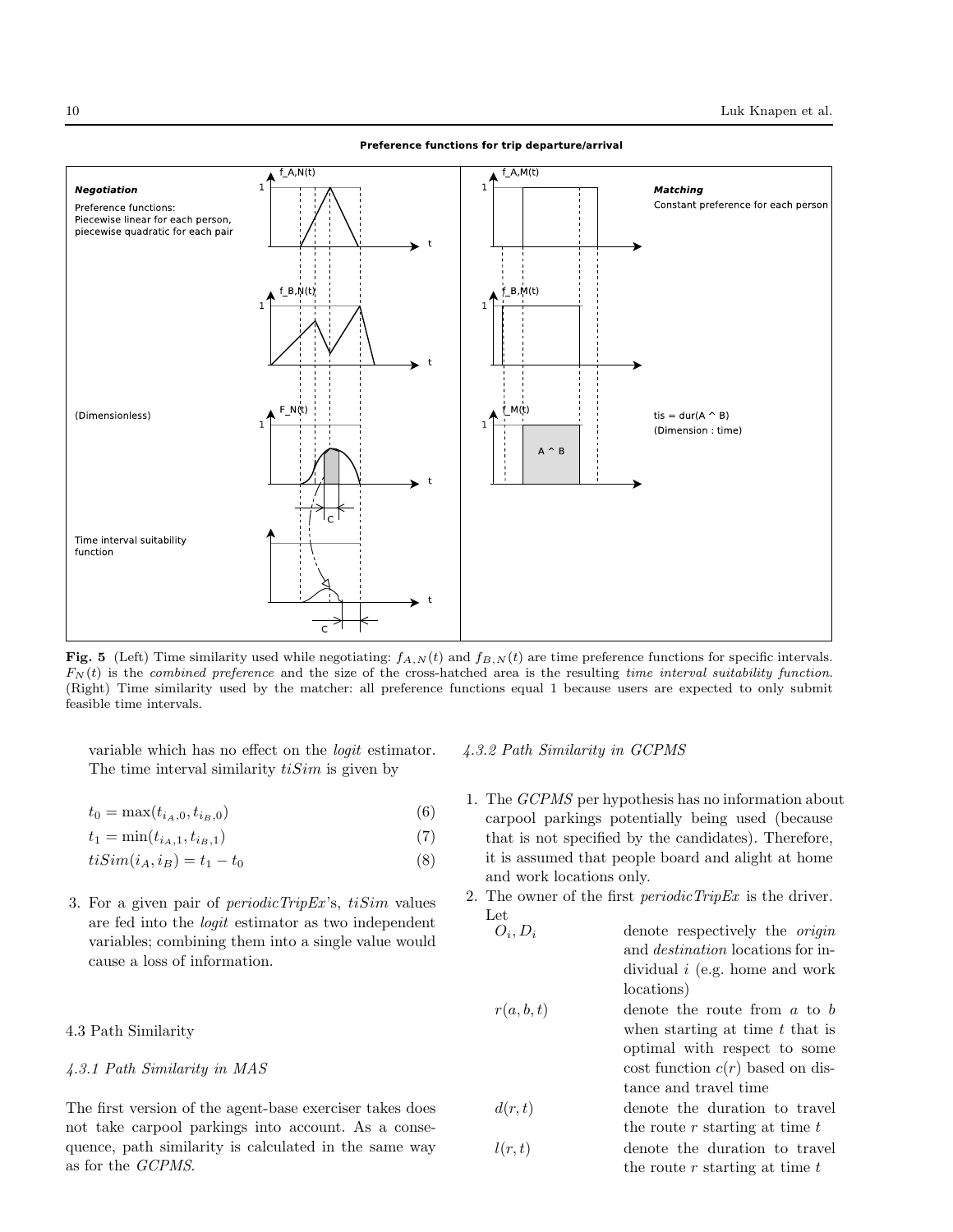- $c(r)$  denote a cost function based on route length  $l(r, t)$  and route travel duration  $d(r, t)$  $p_{i,solo}(O_i, D_i), t$ denote the optimal path from  $O_i$  to  $D_i$  when individual i drives alone (solo) and starts at time  $t$  $\overline{p}_{i,solo}(O_i, D_i), t$ denote the optimal path from  $O_i$  to  $D_i$  when individual i drives alone (solo) and ends at time t  $p_{i,carpool}(O_i, D_i)$ , t denote the optimal path from
- $O_i$  to  $D_i$  when individual i drives the carpool trip via  $O_i$ and  $D_j$  for  $i \neq j$  and starts at time  $t$
- $\overline{p}_{i, carpool}(O_i, D_i), t$  denote the optimal path from  $O_i$  to  $D_i$  when individual i drives the carpool trip via  $O_i$ and  $D_j$  for  $i \neq j$  and ends at time  $t$
- $pathSim_d()$  denote the path similarity function for the case where the earliest departure is given
- $pathSim_a()$  denote the path similarity function for the case where the latest arrival is given
- 3. Note that the minimal cost depends on the start moment in time. Also note that the optimal path can be determined either by fixing the time for the first departure or by fixing the time for the latest arrival.
- 4. The ratio between the lengths of the optimal routes for the driver is used as a *path similarity function*. For the *given earliest departure* case (starting at  $t_0$ ) where A is the driver and the trip is  $O_A \rightarrow O_B \rightarrow$  $D_B \rightarrow D_A$ , this leads to

$$
t_1 = t_0 + d(r(O_A, O_B, t_0))
$$
\n(9)

$$
t_2 = t_1 + d(r(D_B, D_A, t_1))
$$
\n(10)

$$
pathSim_d(pte_A, pte_B, c()) =
$$
  
\n
$$
\frac{c(O_A, D_A, t_0)}{c(O_A, O_B, t_0) + c(O_B, D_B, t_1) + c(D_B, D_A, t_2)}
$$
\n(11)

Note that  $t_1$  denotes the time at which the carpool trip leaves  $O_B$  and  $t_2$  denotes the time at which the carpool trip leaves  $D_B$ . Also note that in general

$$
pathSim_d(pte_A, pte_B, c()) \neq
$$
  
\n
$$
pathSim_a(pte_A, pte_B, c())
$$
\n(12)

since the departure times can differ. Finally note that in general

$$
pathSim_a(pte_A, pte_B, c()) \neq
$$
  
\n
$$
pathSim_a(pte_B, pte_A, c())
$$
\n(13)

since the routes differ.

5. The departure time can have a large effect on the trip duration. In the first GCPMS this dependency is ignored due to lack of data. Because of the availability of speed profiles registered using GPS navigators, it will become feasible to take the time dependency into account (which will lead to more accurate negotiation outcome prediction) in the near future although that will require a large amount of data pre-processing and data storage. By ignoring time dependency, the equation 11 is reduced to

$$
pathSim_d(pte_A, pte_B, c()) =
$$

$$
\frac{c(O_A, D_A)}{c(O_A, O_B) + c(O_B, D_B) + c(D_B, D_A)}
$$
(14)

## 4.4 Profile Similarity

The candidate carpooler specifies the value for a set of  $N_A$  attribute values: those constitute the candidate's *profile*.

- 1. The attributes can be: (a) continuous variables limited to a finite interval (b) discrete quantities for which a total order relation exists, also limited to a finite interval and (c) enumerations (discrete quantities without an intrinsic order relation).
- 2. Attributes that are ordinal values (cases (a) and (b)) are handled in the same way; case (a) is expected not to occur in practice. The domain is mapped onto [0, 1]. The distance between two attribute tuples  $a_0$ and  $a_1$  having  $N_{OA}$  ordinal attributes, is the Euclidian distance divided by a scale factor to normalize the distance (map to interval  $[0, 1]$ ).

$$
d(a_0, a_1) = \sqrt{\frac{\sum\limits_{i \in [1, N_{OA}} (a_0[i] - a_1[i])^2}{N_{OA}}}
$$
(15)

Continuous variables are combined into a single distance value  $d_C$  and discrete ordinal values are combined into another one  $d_D$ . The range of  $d_D$  is a finite subset of  $[0, 1]$ .

- 3. All attributes have an equal weight.
- 4. The distance  $d_E$  between two vectors constituting of enumeration variables, is the number of differing attributes divided by the total number of attributes for normalisation.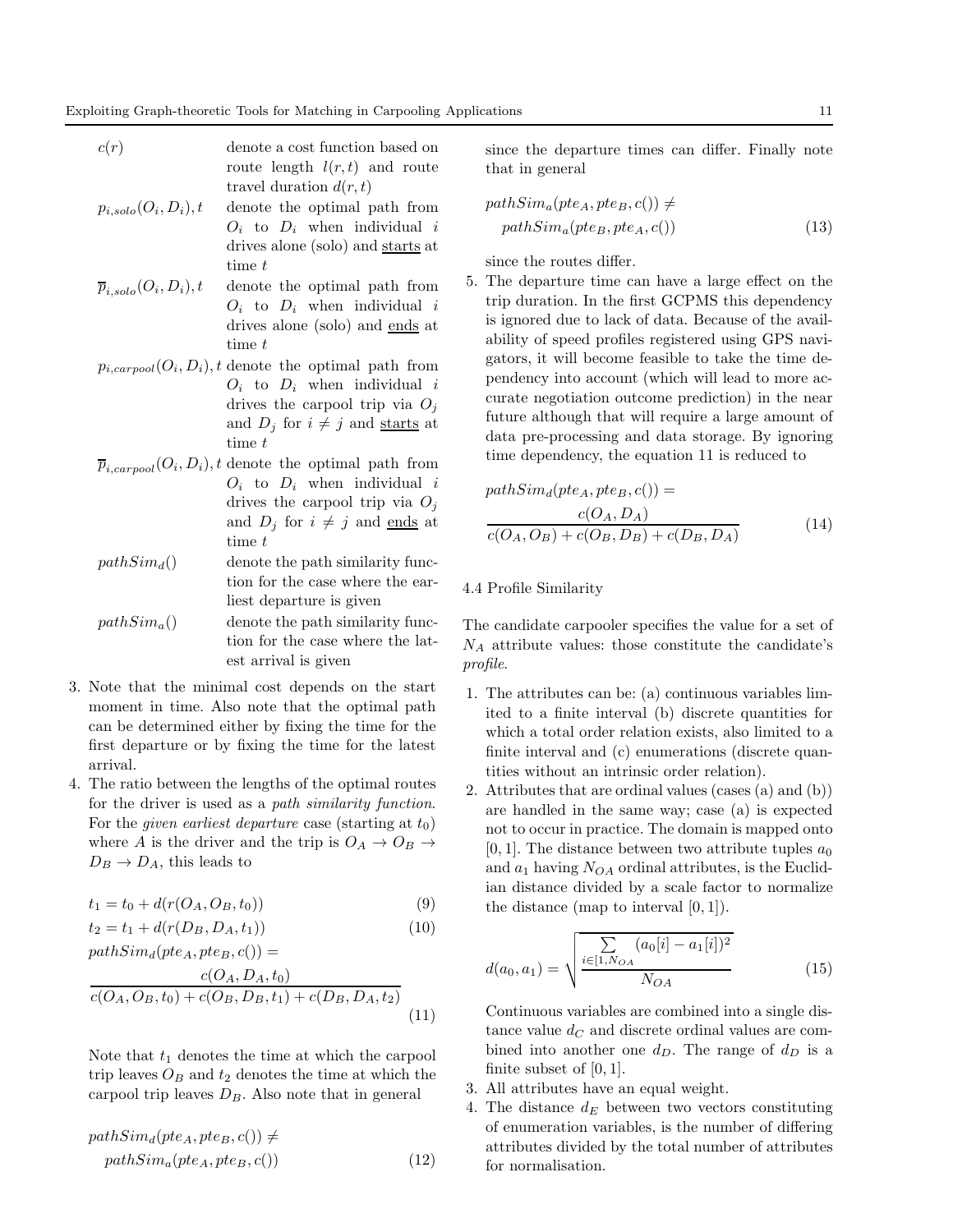5. Both *MAS* and *GCPMS* use the same mechanisms to calculate profile similarity. However, the MAS can make use of particular attributes that have not been registered in the GCPMS.

#### *4.4.1 Profile Similarity in GCPMS*

- 1. The first model uses the *similarity* between two profiles as a predictor (one independent variable) for the *logit* model. It is to be investigated under what conditions its is more efficient (in terms of prediction accuracy) to feed  $N_A$  variables into the *logit* independently, each one of which is the difference between the values for a given attribute in the respective profiles.
- 2. The similarity values  $s_C = (1 d_C)$ ,  $s_D = (1 d_D)$ and  $s_E = (1 - d_E)$  are used as independent variables for the *logit* estimator.

### 4.5 Reputation

Both *sReputation* and *tReputation* are handled in the same way.

# *4.5.1 Reputation in MAS*

- 1. In the agent based exerciser a gossip based mechanism is modeled. In this case the social network is considered; the set of carpooling based connections (links) is a small subset of the social network for each individual. People keep a qualification for everyone they ever carpooled with. Furthermore, an individual can keep a qualification for another one that has been derived from *gossip*; this is a transitive mechanism. The credibility of the qualification decreases with each intermediate step involved.
- 2. Every agent keeps list containing a perceived safety reputation value for a limited set of other agents. In the exerciser, a specific agent can be qualified by zero or more safety reputation values (each one of which is owned by a peers). Every agent can determine the reputation of another agent using a method that is not specified in this section and overriding the value already in place (if any). Furthermore, everyone can adjust the reputation of peers based on *gossip* as follows. At a random moment in time, an emitter agent  $a_e$  can multicast its reputation value  $R^{e}(q)$  to qualify agent  $a_q$  to a subset agents directly connected to it in the social network. The receiver ar
	- (a) retransmits the reputation message with a given probability  $p_r$  (hence simply drops it with probability  $(1 - p_r)$

(b) adjusts its own perception of  $a<sub>q</sub>$  with a given probability  $p_a$  (hence simply ignores it with probability  $(1 - p_a)$ 

Consider agents  $a_e, a_q, ar, a_v$  that are all pairwise different.  $a_e$  emitted a qualification about  $a_q$  that reaches  $a_r$  via its neighbour  $a_v$ . If  $a_r$  did not yet have registered an opinion about *aq*, the value for  $R^{r}(q) = 0.$  Reputation update by receiver  $a_{a}$  is done by

$$
\alpha = 2^{-d(e,r)}\tag{16}
$$

$$
\beta_{r,v} \in [0,1] \tag{17}
$$

$$
R_q^{\prime r} \leftarrow \frac{R^r(q) + \alpha \cdot \beta \cdot R^e(q)}{1 + \alpha \cdot \beta_{r,v}} \tag{18}
$$

where  $d(e, r)$  is the distance between emitter and receiver in the network and  $\beta_{r,v}$  is the strength of the link between  $a_r$  and  $a_v$ .

## *4.5.2 Reputation in GCPMS*

- 1. The *GCPMS* allows for controlled mutual evaluation of individuals with respect to timeliness and safety. Only individuals cooperating in an agreement can qualify each other; this means that the reputation mechanism in the matching service is not transitive.
- 2. Similar mechanisms are for *sReputation* and *tReputation*. Qualifications received are registered in a dedicated *qualifications list* assigned to the entity they apply to; for each issuer, only the most recent qualification is kept. *sReputation* qualifications are registered with individuals and *tReputation* qualifications are registered with *periodicTripEx*.
- 3. Each individual has reputation values that evolves over time due to qualification by cooperators (i.e. individuals who participated in an agreement with the person being evaluated). Passengers can qualify *sReputation* for drivers. Every cooperator can qualify every other cooperator's *periodicTripEx* 's with respect to *tReputation*.
- 4. The attributes for a qualification are: (i) the generation timestamp  $q.ts()$ , (ii) the issuer  $q.iss()$  and (iii) the specified value  $q.rep()$ .
- 5. In both cases, the reputation is calculated as a weighted average of the values posted in the qualification list: the weight decreases with age of the qualification and increases with the duration of the cooperation (the agreement lifetime)  $a.dur(q.ts())$  up to the moment of qualification. Note that the cooperation duration in the case of *sReputation* is to be summed over a set of agreements. Let  $\mathcal{Q}_{i_0}$  be the qualifications list for individual  $i_0$ . Let  $a_j^{i_0}$  denote an agreement in which individuals  $i_0$  and j cooperated. Let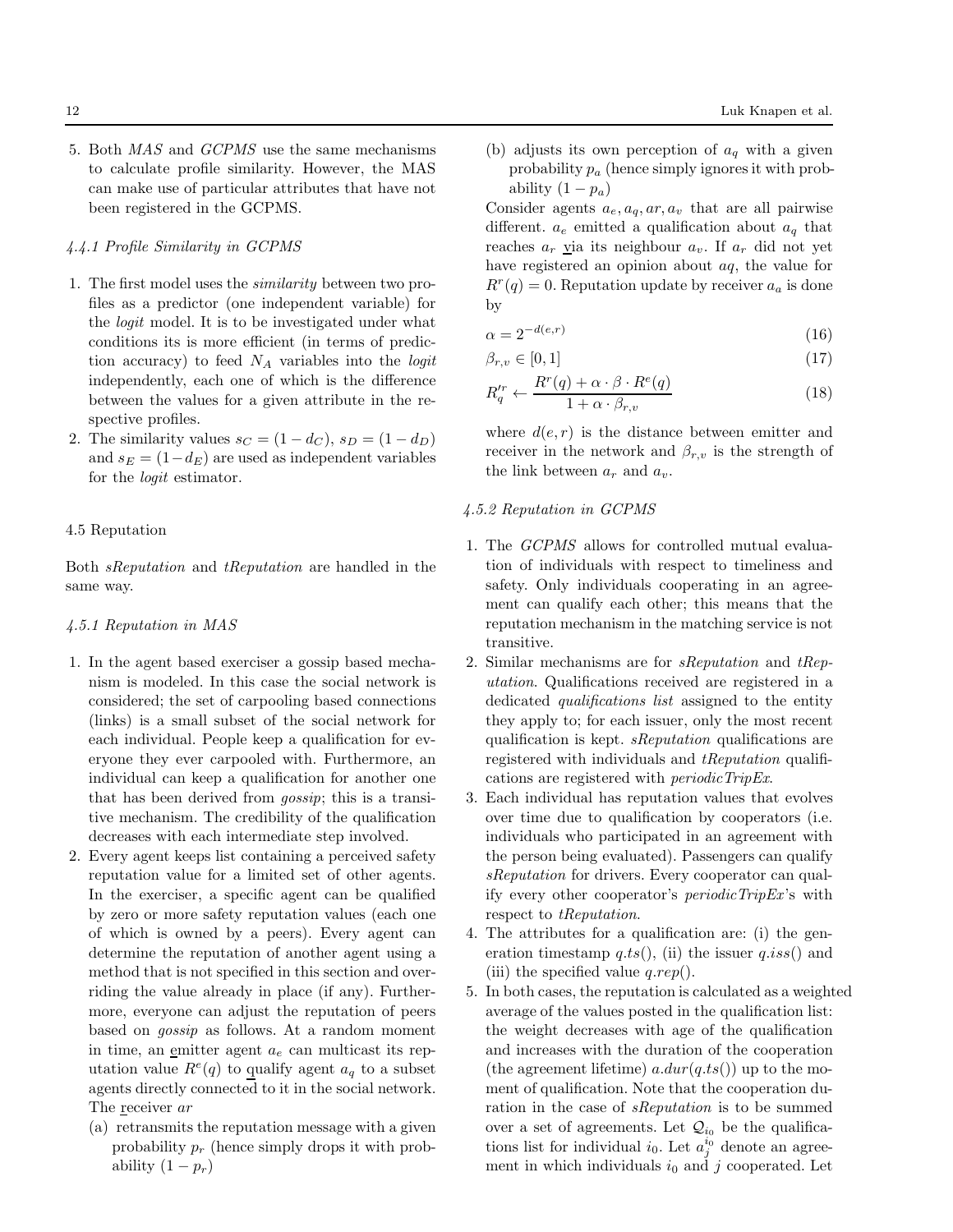and  $a_y^x.dur(t)$  denotes the lifetime of agreement between the qualified agent  $x$  and the qualifying agent  $y$  a at time  $t$ . Let  $A_x^y$  denote the set of all agreements in which individual  $x$  and  $y$  cooperate. Then following equations determine the *sReputation*:

$$
age = now - q.ts()
$$
 (19)

$$
coopDur = \sum_{a \in A_{q,iss(j)}^{i_0}} a.dur(q.ts()) \tag{20}
$$

$$
w_{q.iss()}^{i_0} = \exp(-\alpha \cdot age) \cdot (1 - \exp(-\beta \cdot coopDur))
$$
\n(21)

$$
sReputation_{i_0} = \frac{\sum\limits_{n \in \mathcal{Q}_{i_0}} q.sRep() \cdot w_{q.iss()}^{i_0}}{\sum\limits_{n \in \mathcal{Q}_{i_0}} w_{q.iss()}^{i_0}}
$$
(22)

#### 4.6 Cohesion of an Agreement

1. *Cohesion* is supposed to be a monotonically decreasing function of the time  $t$  elapsed since the creation of the *agreement*. *Cohesion* is a monotonically decreasing function of *pool* size s (large *pool*s are more likely to disintegrate). Note that cohesion does not depend on mutual evaluation of carpoolers; cohesion and reputation shall be independent concepts because all of them are fed into a probability estimator. The *cohesion value* is given by:

$$
c = e^{\alpha \cdot t} \cdot e^{\beta \cdot (s-1)} \tag{23}
$$

2. In the pairwise case, when considering a specific edge, exactly two *cohesion values* apply (one for each of the vertices (*periodicTripEx* 's)). Each of the cohesion values possibly applies to an *agreement*. For a given *periodicTripEx* pair  $(pte_0, pte_1)$ , the  $c_0$ and c<sup>1</sup> can relate to either different *agreements* or to a single one. The meaning of the tuple  $(c_0, c_1)$ depends on number of *agreement*s involved. Therefore, *cohesion values* are combined into a single *cohesion based indicator* using the function given in equation 26; the second case in equation 26 corresponds to the case where both *periodicTripEx* are members of an *agreement* (but not necessarily to the same one). Let  $pte_0, pte_1 \in \mathcal{T}$  the *periodicTripExs* involved. Let  $c_0$  and  $c_1$  denote the respective corresponding *cohesion values* and  $p.T()$  denote the list of *periodicTripEx* involved in pool p. Let pte.a() denote the *agreement* covering pte when it belongs to a *pool*. The *cohesion* indicator  $\overline{c}(pte_0, pte_1)$  is a measure for the cohesion between two *periodicTripEx* 's when they already form a pair and for the feasibility

to get them released when they are bound in pairs with others.

$$
pte_x.a() = \begin{cases} nil & if \ \nexists p \in \mathcal{P} | pte_x \in p.T() \\ p.a() & if \ \exists p \in \mathcal{P} | pte_x \in p.T() \end{cases} \tag{24}
$$

$$
c_x = \begin{cases} 0 & if \quad pte_x.a() = nil \\ pte_x.a().c() \quad else \end{cases}
$$
 (25)

$$
\overline{c} = \begin{cases}\n(1 - c_0) * (1 - c_1) & \text{if } p \neq c_0.a() \neq p \neq c_1.a() \\
c_0 * c_1 & \text{if } p \neq c_0.a() = \\
p \neq c_1.a() \neq nil\n\end{cases}
$$
\n(26)

In case both *periodicTripEx* belong to the same *agreement*, the cohesion values are taken from that *agreement* and in fact  $c_0 = c_1$ . In the other case (which also covers the case where at least one of the *periodicTripEx* is not covered by an *agreement*), the complement of the *cohesion* values is used. When neither of the *periodicTripEx* belongs to an *agreement*,  $\bar{c} = 1$ .

## 5 Weights Determination

The weights used to label the edges in the graph, are probability values associated with the success of the negotiation process between individuals. Those probabilities are calculated by means of *logistic regression* (logit) fed by results of negotiations who have been advised by the *carpoolMatcher*.

Edges are not removed from the graph when they become member of a pool (agreement). They are labeled with a weight in exactly the same way as *free* edges. As soon as their weight becomes lower than the weight of other edges involving the same vertices, some of the carpool members will get an advice to negotiate with non-pool-members to setup a new agreement.

#### 5.1 Negotiation Outcome Prediction

Fig. 6 summarizes the data dependencies relevant to edge weight determination. From the point of view of the matcher service, the outcome of a negotiation process is a discrete variable with values : *success* (yes) and *failure* (no). Independent variables influencing the negotiation are continuous : *profSim*, *pathSim*, *tiSim*, *cohesion* and *sReputation*. A *logit* model will be used to predict the negotiation outcome. Negotiation results fed back to the *Global CarPooling Matching Service (GCPMS)* are used to determine the coefficients for the *logit* model by linear regression.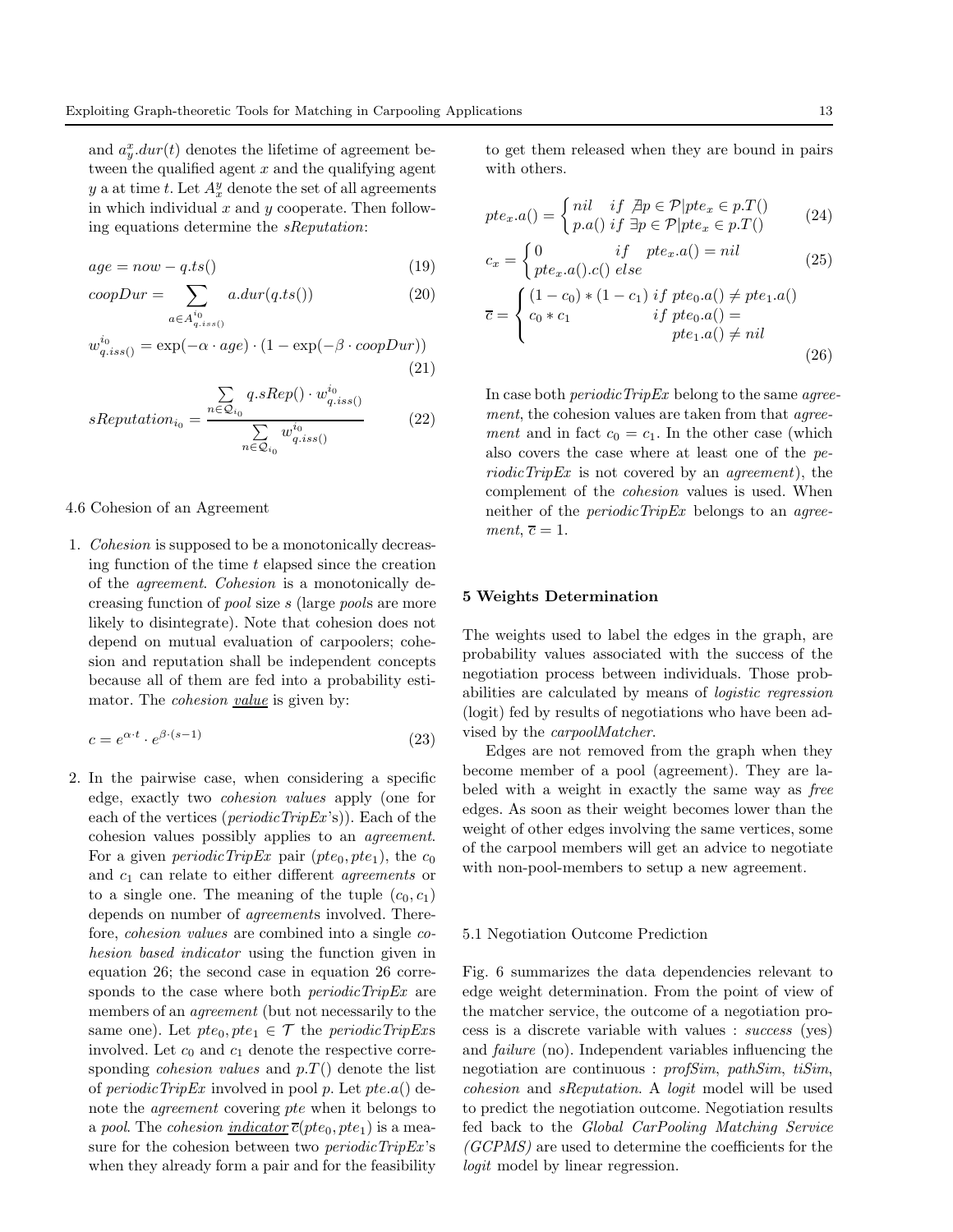

Fig. 6 Dependencies between concepts used to calculated the weight for a edge connecting two periodicTripEx's

#### 5.2 Dynamic Actor and Agreement Attributes

While evaluating the success probability for a *pool*, exactly one *sReputation* value applies since only the *sReputation* for the driver is relevant.

The *tReputation* of an individual  $i_0$  applies to an existing *agreement* and only exists as long as the agreement holds. It can only be affected by the partners in the agreement different from  $i_0$  (in the pairwise case, there is only one such partner). The *tReputation* is an evaluation score assigned by the partners; the default value equals the neutral value : see definition 10.

# 6 Matching using dynamically updated Edge Weights

We now show how to apply graph matching techniques to find optimal carpooling (see also [2]). We are also interested in quickly updating the result, when the weights of the edges (which correspond to the result of negotiation between the users) slightly change (as opposed to running the entire matching from scratch whenever such changed occur). We proceed to introduce the graph structure. In this paper, we deal with the case in which the *periodicTripEx* 's belong to either *drivers* or *nondriving passengers*, and we try to optimally match each driver trip with a passenger trip; in the future we plan to tackle more general problems. Note that this case requires the set of candidate carpoolers to be partitioned a priori.

We quickly introduce some notations: a graph G consists of a set of nodes,  $V$ , and a set of edges,  $E$ , such that each edge is associated with a pair of nodes. Denote  $G = (V, E)$ . A directed graph is the same as above, but where each edge is associated with an ordered pair of nodes. In a weighted graph, each edge has an associated non-negative real number with it, defined as its weight.

Given a graph  $G = (V, E)$ , a matching M in G is a set of pairwise non-adjacent (disjoint) edges . that is, no two edges share a common node. The weight of a matching  $M$  is the sum of the weights of the edges in M. A maximum (optimal) matching is a matching such that it obtains the maximum weight of all matchings. It does not have to be unique.

A special case of the matching problem is when the graph is *bipartite*, that is, its nodes can be partitioned into two disjoint sets,  $L$  and  $R$ , such that all edges are between a node in  $L$  and a node in  $R$ . For the carpooling problem, this may correspond to the case in which the *periodicTripEx* set is composed of trips owned by drivers  $(L)$  and trips owned by non-drivers  $(R)$ . For a schematic example, see Fig. 6.

In order to solve the carpooling problem when represented by a bipartite graph, denote the weight of the edge between  $i \in L$  and  $j \in R$  by  $c_{ij}$ , and define variables  $x_{ij}$ . To find an optimal matching, solve the following optimization problem: maximize  $\sum c_{ij}x_{ij}$ , subject ij to the constraints  $x_{ij} \geq 0$ ,  $\forall j$   $\sum_{i} x_{ij} \leq 1$ ,  $\forall i$   $\sum_{j} x_{ij} \leq 1$ . According to Section 5, the  $c_{ij}$  values are the proba-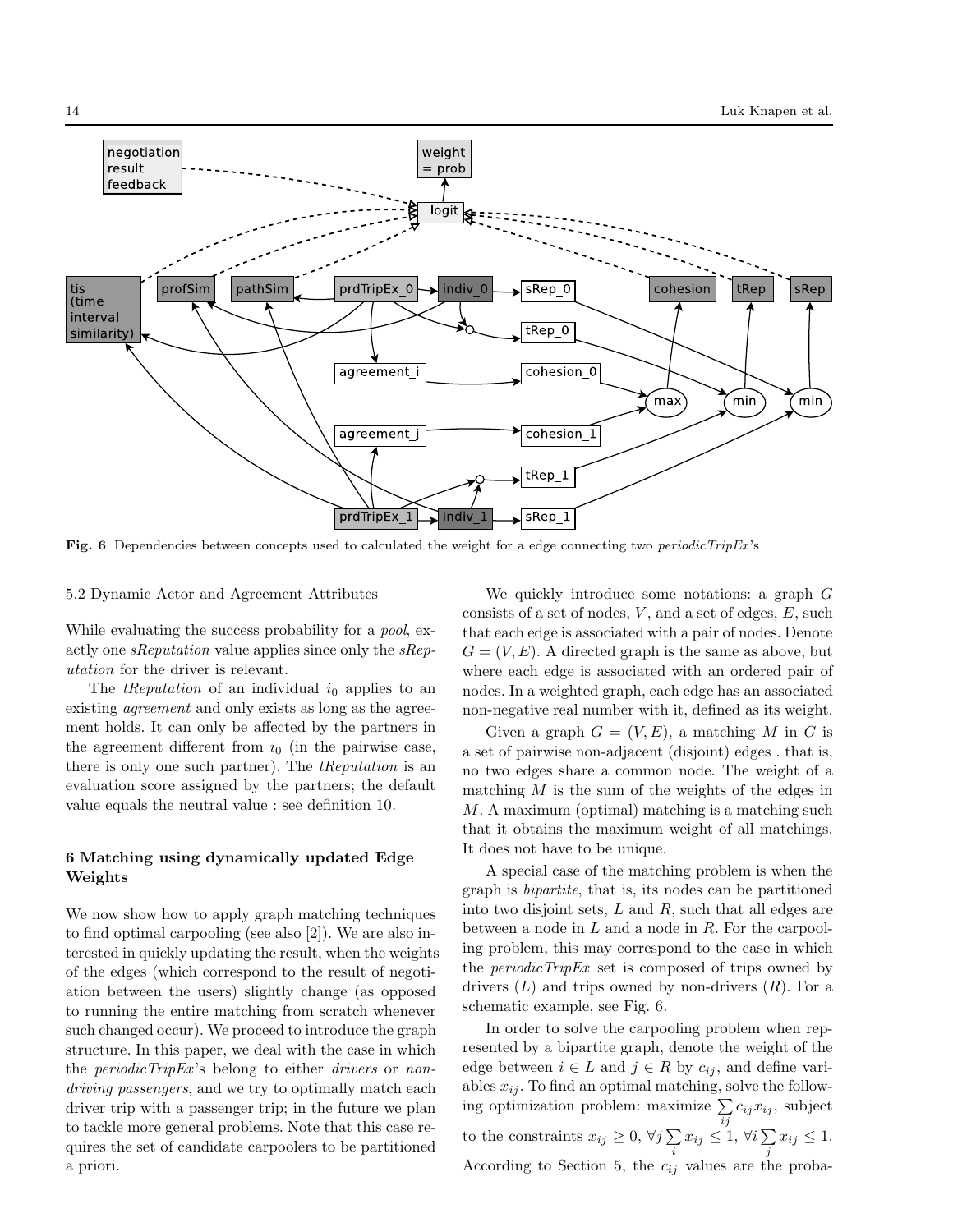

Fig. 7 A schematic example of a graph used for the carpooling problem.  $c_{21}$  stands for the weight of the match between trip owned by driver number 2 and trip owned by passenger number 1.

bilities for the negotiation to succeed when  $i$  and  $j$  are advised to carpool.

To test the algorithm, data was simulated as follows. Weights were chosen as the absolute values drawn at random from a normal distribution with mean  $\mu = 0$ and given standard deviation  $\sigma$ , and then those smaller than a certain threshold (0.2 for the experiments reported here) were thresholded to 0. Fig. 8 shows run times for different numbers of nodes and values of  $\sigma$ .

As discussed in the introduction, the input to the carpooling problem is highly dynamic. This necessitates developing, in addition to the well-studied batch solution described above, algorithms which are *incremental*. An incremental algorithm assumes that the optimal solution of the carpooling for some input was computed already, and then it attempts to solve (either accurately or approximately) the problem for the same input but under a small perturbation.

Here we present an analysis which, given a solution to the optimization problem, allows to determine how far this solution is from the optimal one to the perturbed problem. Assume that the solution for the original (unperturbed) problem, with weights  $c_{ij}$ , is  $x_{ij}^0$ , and that  $x_{ij}^1$  is the solution for the perturbed weights  $c_{ij} + \epsilon_{ij}$ . Then the following holds:

$$
\sum_{i,j} (c_{ij} + \epsilon_{ij}) x_{ij}^1 = \sum_{i,j} c_{ij} x_{ij}^1 + \sum_{i,j} \epsilon_{ij} x_{ij}^1 \leq (27)
$$

$$
\sum_{i,j} c_{ij} x_{ij}^0 + \sum_{i,j} \epsilon_{ij} x_{ij}^1 \qquad (28)
$$

where the inequality follows from the optimality of  $x_{ij}^0$ for the unperturbed weights  $c_{ij}$ . Hence, the solution for the perturbed weights is better than the old by an



Fig. 8 Running times [sec] for various values of  $\sigma$  and numbers of nodes.

error term of at most  $\sum_{i,j} \epsilon_{ij} x_{ij}^1$ . Since  $\forall j$   $\sum_i$ i  $x_{ij}^1 \leq 1$  and  $\forall i$   $\sum_j$  $x_{ij}^1 \leq 1$ , this term can be bounded by  $\sum_i \max_j |\epsilon_{ij}|$ .

#### 7 Future Research Directions

#### 7.1 Ongoing research

Network characteristics are studied for the graph connecting the trips that have been posted for carpooling in order to find out how partitioning (independent components) depends on the probability threshold used.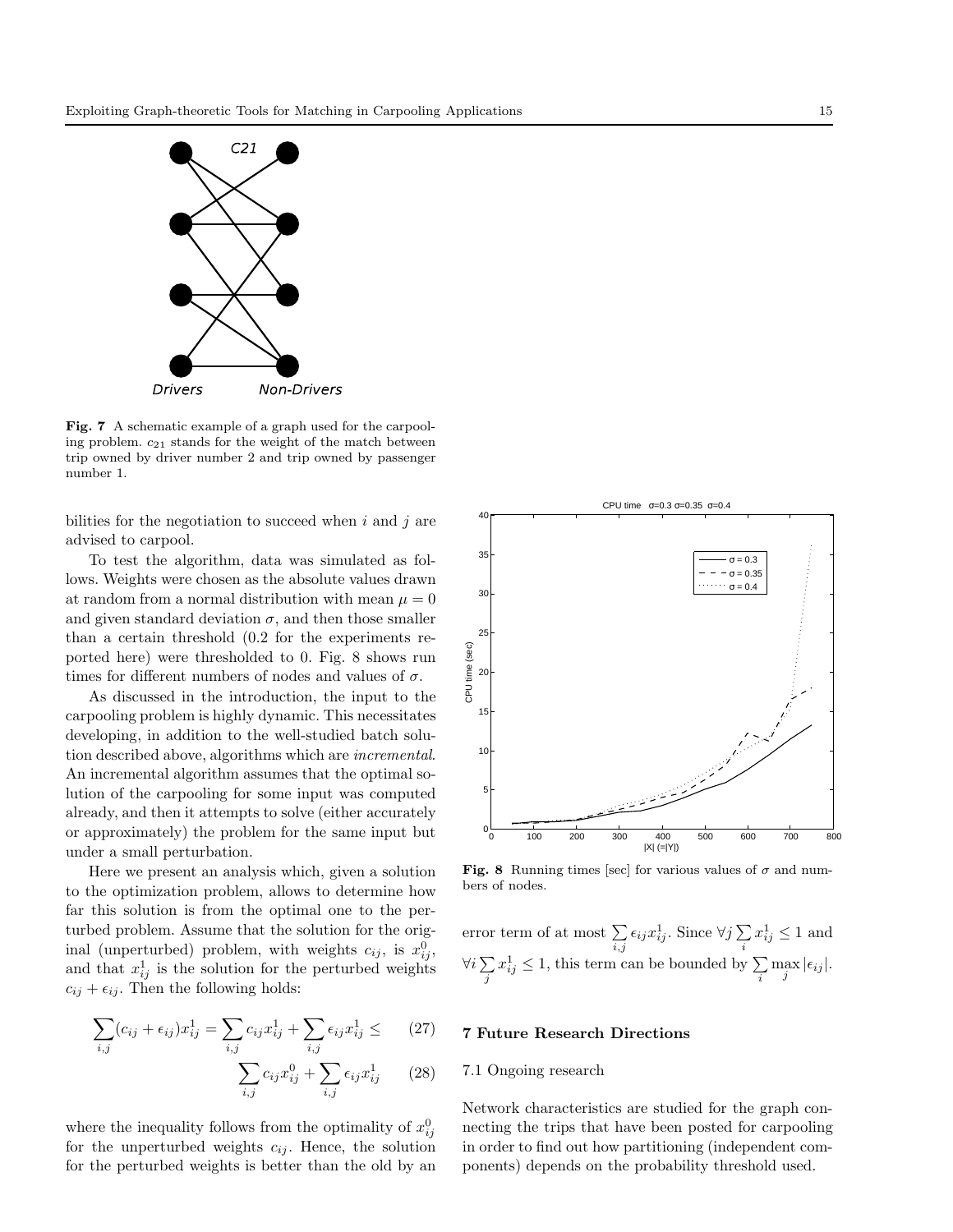The carpooling problem has been formulated in a general way. This leads to an *assignment* problem in a directed weighted graph and no longer requires a priori drivers-passengers partitioning. More than two *periodicTripEx* can be part of an agreement. Research now focuses on the complexity of the assignment problem. First results have been presented in [12] (accepted conference paper, to be presented). Although a straightforward formulation as an integer programming problem has been given, graph theoretical metods are focused in order to find out whether results from graph theory can provide solutions to mitigate the problem size explosion.

An Janus [5] based experiment using 10000 agents. It includes negotiation and trip execution simulation in order to generate reputation feedback.

#### 7.2 Research for the longer term

Negotiation for agreements involving more than two people (some of who can already be involved in an existing agreement) requires cooperative adjustment of more than two schedules and needs additional attention.

Determination of agent profiles needs improvement; in particular semantic-based models will be evaluated to replace the basic method now used in the model.

The cohesion function used in the MAS needs to account explicitly for *private social network membership* of participants in an agreement.

Finally, in order to achieve the ultimate goal of replacing a real testers community by a community of agents in a MAS, several coefficients ued in the behavioural models need to be quantified by means of surveys and appropriate statistical methods.

## 8 Conclusions

In order to evaluate carpooling advisory service, MAS is used as an exerciser. Large scale simulation is required in order to analyse the advisor behaviour. Agents are required to accurately mimic real individuals. Thereto the process has been analysed in depth and model components have been proposed. Preliminar experiments shows that computational problems are to be expected due to combinatorial explosion. Several research paths to explore possible solutions to handle the problem have been identified.

# References

1. Agatz, N., Erera, A., Savelsbergh, M., Wang, X.: Sustainable passenger transportation: Dynamic Ride-Sharing. Research Paper ERIM Report Series Reference No. ERS-2010-010-LIS, Erasmus University of Rotterdam Erasmus Research Institute of Management (2010)

- 2. Agatz, N., Erera, A.L., Savelsbergh, M.W., Wang, X.: Dynamic ride-sharing: a simulation study in metro atlanta. In: Procedia - Social and Behavioral Sciences, vol. 17, pp. 532–550 (2011)
- 3. Arentze, T., Pelizaro, C., Timmermans, H.: Implementation of a model of dynamic activity-travel rescheduling decisions: an agent-based micro-simulation framework. In: Proceedings of CUPUM 05, Computers in Urban Planning and Urban Management,. London (2005)
- 4. Chun, H.W., Wong, R.Y.: N\* an agent-based negotiation algorithm for dynamic scheduling and rescheduling. Advanced Engineering Informatics (17), 1–22 (2003). URL www.elsevier.com/locate/aei
- 5. Cossentino, M., Gaud, N., Galland, S., Koukam, A.: AS-PECS: an agent-oriented software process for engineering complex systems how to design agent societies under a holonic perspective. Auton Agent Multi-Agent Syst (Springer Science+Business Media) 20, 260304 (2010). DOI 10.1007/s10458-009-9099-4
- 6. Guo, J., Nandam, S., Adams, T.: A data collection framework for exploring the dynamic adaptation of Activity-Tra vel decisions. TRB (Transportation Research Board), Tampa, Florida (2012)
- 7. Iwan, L., Safar, M.: Pattern mining from move-Journal of Ambient Intelligence and Humanized Computing  $1(4)$ , 295–308 (2010). DOI 10.1007/s12652-010-0024-0. URL http://dx.doi.org/10.1007/s12652-010-0024-0
- 8. Joh, C.: Modeling individuals ActivityTravel rescheduling heuristics : Theory and numerical experiments. Transportation Research Board of the National Academies (1807 Paper 02-2173), 16 – 25 (2002)
- 9. Joh, C.: Measuring and predicting adaptation in multidimensional activity-travel patterns. PhD thesis, TUE, Eindhoven (2004)
- 10. Kamar, E., Horvitz, E.: Collaboration and shared plans in the open world: Studies of ridesharing. In: Proceedings of the Twenty-First International Joint Conference on Artificial Intelligence (2009)
- 11. Knapen, L., Keren, D., Yasar, A., Cho, S., Bellemans, T., Janssens, D., Wets, G.: Analysis of the co-routing problem in agent-based carpooling simulation. In: Procedia Computer Science. Niagara Falls (2012)
- 12. Knapen, L., Keren, D., Yasar, A., Cho, S., Bellemans, T., Janssens, D., Wets, G.: Estimating scalability issues while finding an optimal assignment for carpooling. In: Procedia Computer Science. Procedia Computer Science, Elsevier, Halifax, Nova Scotia, Canada (2013)
- 13. Knapen, L., Muhammad, U., Bellemans, T., Janssens, D., Wets, G.: Framework to evaluate rescheduling due to unexpected events in an Activity-Based model. In: TRB 2013 Annual Meeting. Washington, D.C. (2012)
- 14. Luetzenberger, M., Masuch, N., Hirsch, B., Ahrndt, S., Albayrak, S.: Strategic behaviour in dynamic cities. In: D. Weed (ed.) Proceedings of the 43-rd Summer Computer Simulation Conference, The Hague, The Netherlands, pp. 148–155 (2011)
- 15. Manzini, R., Pareschi, A.: A Decision-Support system for the car pooling problem. Journal of Transportation Technologies (2), 85–101 (2012). DOI doi:10.4236/jtts.2012.22 011
- 16. McPherson, M., Smith-Lovin, L., Cook, J.M.: Birds of a feather: Homophily in social networks. Annual